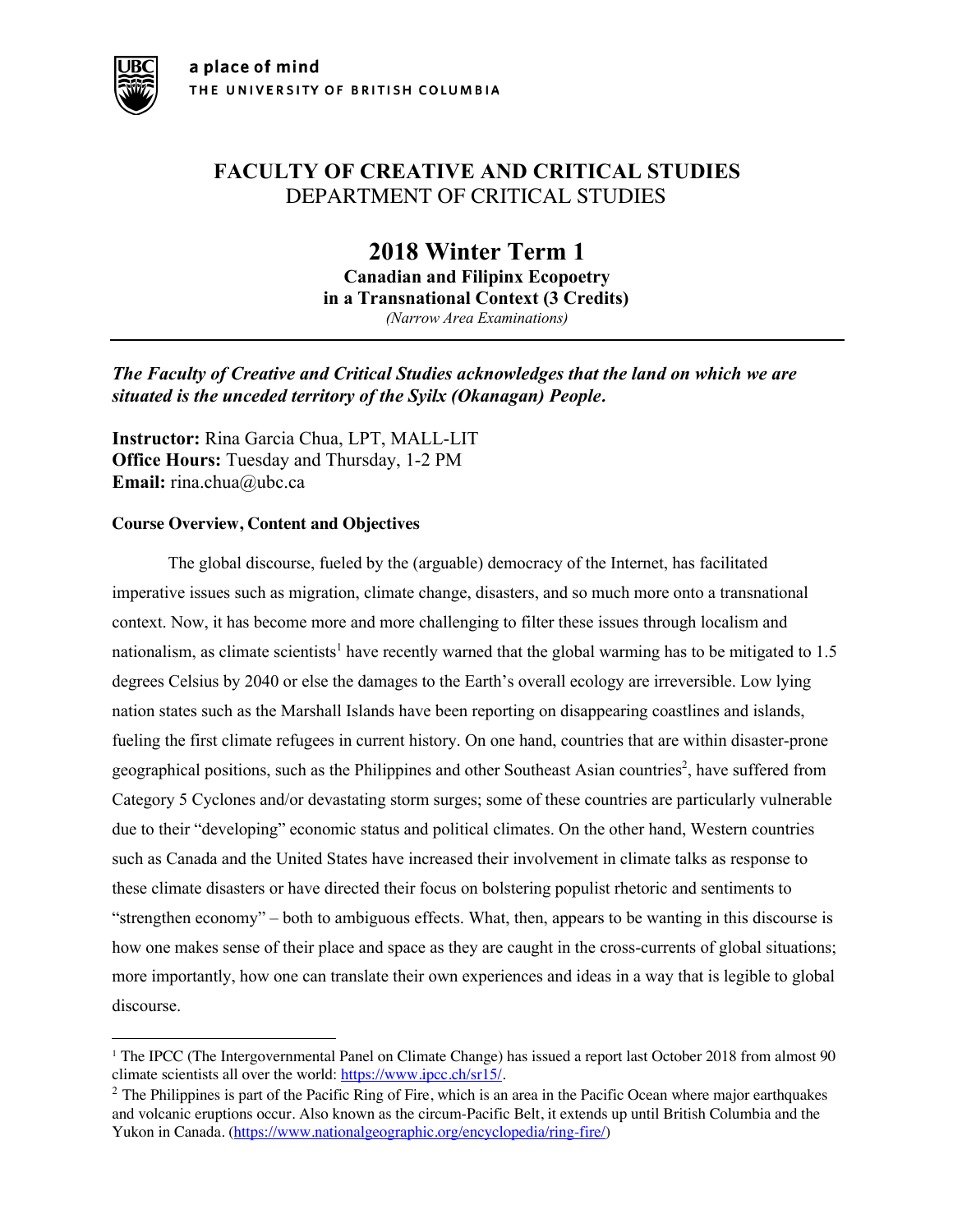This course focuses on the possibilities and pitfalls of ecological poetry (ecopoetry) and transnationalism from two nations interconnected by migration, economic investments, and even the Pacific Ring of Fire: Canada and the Philippines. The focus on ecopoetry is a contribution to the growing interdisciplinary creative response of the environmental discourse. John Felstiner asks in his seminal *Can Poetry Save the Earth?* the following questions: "Can poems help, when the times demand environmental science and history, government leadership, corporate moderation, nonprofit activism, local initiatives? Why call on the pleasures of poetry, when time has come for an all-out response?" (xiii), and whether poetry that is deemed ecological responds to such critical events or is an event of its own, Ann Fisher-Wirth and Laura Gray Street in the "Preface" of *The Ecopoetry Anthology* asserts that what has come to be known as ecopoetry now has "come into use to designate poetry that in some way is shaped by and responds specifically to that [burgeoning environmental] crises" (xxxviii). What is clear in these queries and definitions is that ecopoetry has inherently value as art that allows one to create or stir an awareness within in order to reconceptualise what it means to be a part of the more-than-human world. To be specific, in this class, the focus on ecopoetry and ecopoetics then brings about the first main challenge in this course, which is **the challenge of identifying one's experiences as a part of the more-than-human world or the world-at-large**. The selected ecopoems from the different required readings are to be discussed not only as a mitigation or reflection of the critical issues that are present but as a form of engagement with language that is overlapping, rebellious, discontinuous, fluid and permeable.

Further, Laura Gray-Street (xxxviii) ruminates in "The Roots of It" that, "in a sense, poetry has always been ecopoetry," which brings to mind the question of why the two nations in particular (Canada and the Philippines) if ecopoetry *is* and *has been* poetry – a tradition of the self's interrelationship with the more-than-human-world that can be traced in ancient poems from the East to the (as Robert Hass does so in his "Introduction" to *The Ecopoetry Anthology)* American West? Canada and the Philippines interact with each other in many diverse ways, perhaps via what Ursula Heise (10) calls "ecocosmopolitanism," which is an environmental world citizenship that emphasizes the strength of tracing and maintaining global and local modes of belonging. This reimagines the vague yet palpable connections between Canada, a First World western country, and Philippines, a Third World developing country, and these are connections fostered not only by shared histories of colonization, imperial violence, and issues of indigeneity, but also the cross-currents of "contact zones" brought about by cosmopolitanism. Huang Hsinya (120) employs "the Pacific" in her critique as a "contact zone, method, and concept with which to examine the dynamic, shifting relationship(s)" amongst those nations that are intertwined with the ocean, in order to engage with its "ecopoetic complexity." Exploring the chiasmic interconnections of these two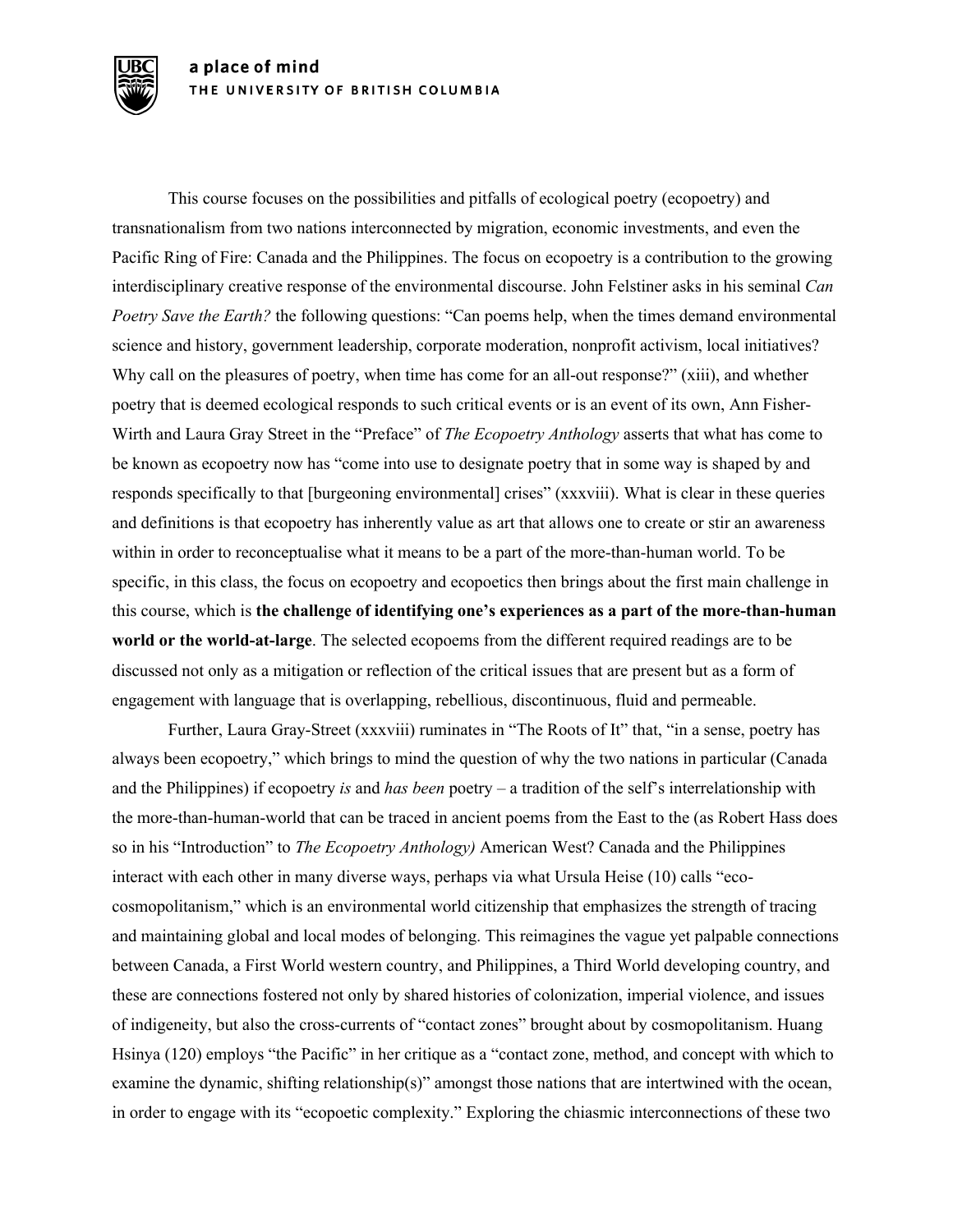countries via ecopoetry then forces the realities of transnational discourse – the supplementation or challenging approaches to imperialism, postcolonialism, indigeneity, globalization, and ecology (120). It is my intention that students who choose to be a part of this course are able to translate the discussions they participate in to their own personal and social realities.

These personal and social realities are now marred with the concepts of transnationalism, which brings to light the other anchor of this course. Steven Vertovec (2) has defined transnationalism as "sustained cross-border relationships, patterns of echange, affiliations and social formations spanning nation-states," and as the global discourse continues to be accessible to more individuals all over the world, there is interest in the kinds of experiences peoples are processing due to these cross-border relationships. With transnationalism, there are certain kinds of relationships that have been globallyintensified (Vertovec 3) and now take place in a common arena of activity. This definition then brings about the concept of being within a "common arena of activity," which is – simply put – to trace one's self in the bigger transnationalist issues. This concept is an attempt to respond to Ursula Heise's notion of how a "sense of planet" is a "sense of how political, economic, technological, social, cultural, and ecological networks shape daily routines" (55). It is a self-reflexive exercise that will allow the student to explore the realizations and notions (whether jarring or satisfying, or not) one associates with being a "citizen of the world<sup>3</sup>," as well as the responsibilities one may identify in being so. In relation to being a "citizen of the world," transnationalism then responds to the second challenge of this course -- which is to **identify how the individual's personal experiences and notions relate** *back* **to the world-at-large.** This process engages with Serpil Oppermann's idea of how "regional ... narratives that are spatially located can, at the same time, produce meanings of global significance" (402). The student is encouraged to displace, and then place, one's narrative in the global context in order to become aware of the interconnections that have been deliberately fostered and engineered throughout the narrative/s. Mitchell Thomashow (4) encourages imaginative thinking that perceive ways on how the global environmental change may be interpreted – "how the threats and challenges of such problems as the loss of biodiversity, global climate change, and habitat degradation can become more accessible and personal … so they are perceived and intrinsic to everyday awareness." In relation, Heise's concept of a "sense of place" wherein she asserts that one must get to know the details of the ecosystem that immediately surrounds them in order to make sense of the bigger environments that envelop most everything else (28, 55) also advocates for an understanding of the local in order to perceive the invisible (or ungraspable) global. The drawing

<sup>&</sup>lt;sup>3</sup> The 4<sup>th</sup> Century Greek Cynics have coined "cosmopolitan" or "citizen of the world" to define a new socio-political process. Heise uses this term in her conception of "eco-cosmopolitanism," or identifying individuals and groups as part of a planetary "imagined communities" (10).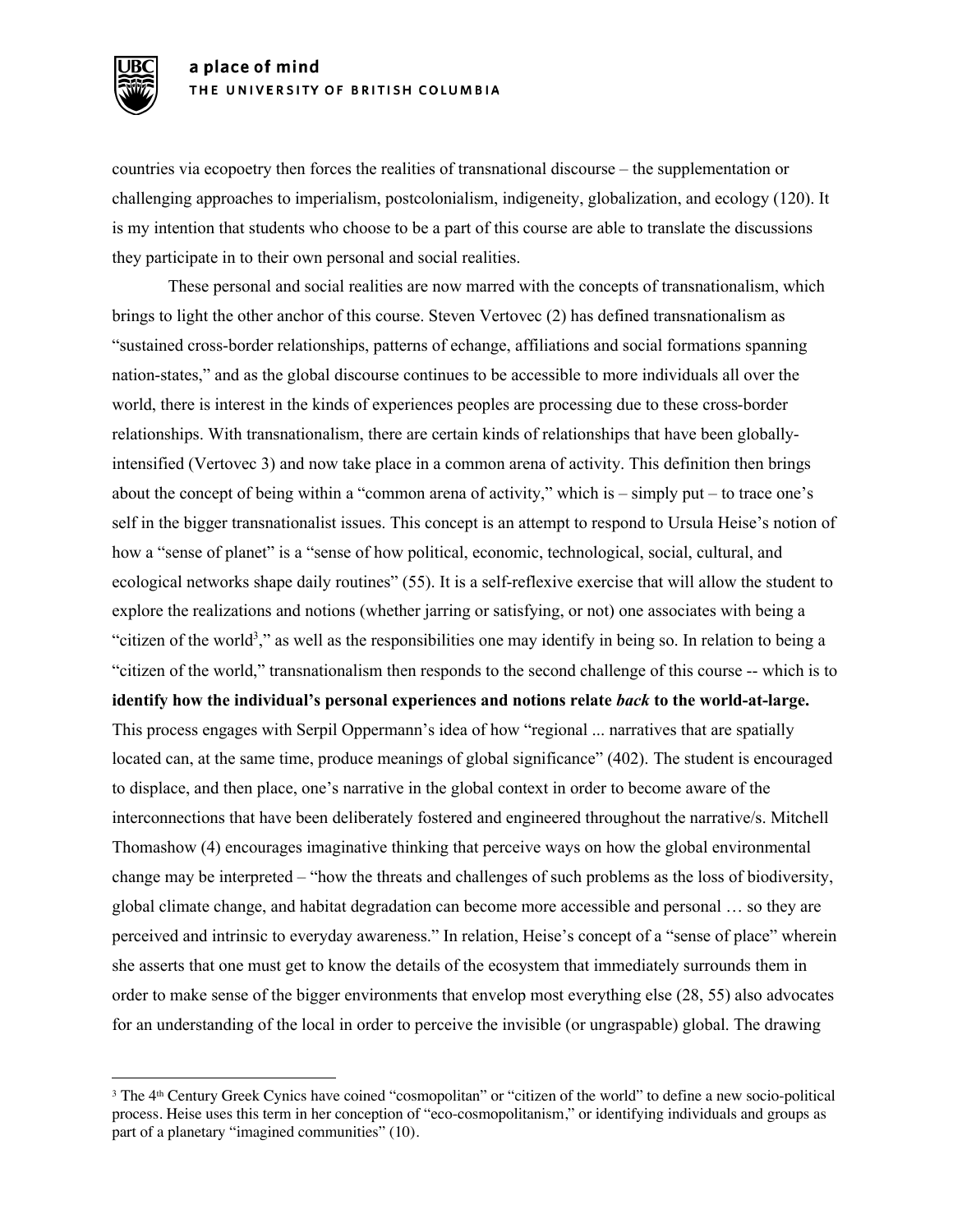out and evaluations of interconnections are some of the key skills that this course aims for, and hopefully these brings about an advocacy function that is a tenet of postcolonial ecocriticism (avowed by Huggan and Tiffin 7) from the student.

Thus, the third challenge then will highlight what one *can* or *may* do with the realizations of these interconnections and interconnectedness – **to process these individual and global notions into productive modes of inquiry that can be used as spaces for fostering the global discourse and as an extension of the "common arena of activity."** With the exposure of ecopoetry from Canada and the Philippines, pertinent ecocritical essays, and select enviromental films, the student is encouraged to curate their own ecopoetry anthology that will highlight the aim to facilitate the discussion of ecopoetry and transnationalism *beyond* the academe. Joni Adamson and Scott Slovic (21) call on the same challenge – to reach toward a condition where we all appreciate and celebrate the stake we have in protecting the earth. It is also a realisation of poetry's potentials within ecocriticism – what Filipino writer Gemino Abad (11) declares as "poetry [that] becomes a power of language by which language transcends itself."

The course is both academic and creative, in that sense – the student is highly encouraged to not only meet the course requirements (such as submit essays, do the readings, curate the anthology), but also to continually commit to the space of self-reflexiveness in order to progress toward innovative ideas that are legible to beyond the self, and into the public – the common arena of activity as well.

# **Key Objectives**

The four main objectives of this course are the following:

- Identify and evaluate ecopoetry based on its characteristics, themes, cultural significance, and its relations to key ecocritical frameworks;
- Assess and recognize the presence of Canadian and Filipinx ecopoetry in the transnational ecocritical discourse;
- Discuss local, cultural, and transnational relations that are demonstrated in Canadian and Filipinx ecopoetry;
- Demonstrate ability to interpret, critique, produce, and select Canadian and Filipinx ecopoetry for a research essay and a curated anthology.

# **Prerequisites**

- 400- level students of the Faculty of Creative and Critical Studies;
- Must be majoring in English or Creative Writing;
- Students from other faculties may apply to take the course; however, they will be admitted based on the strength of their expression of interest and background.

#### **Learning Outcomes**

The course highly encourages not only academic modes of production, but also collaborative ones. It will require students who are committed to learning both theory and literature, but also learning to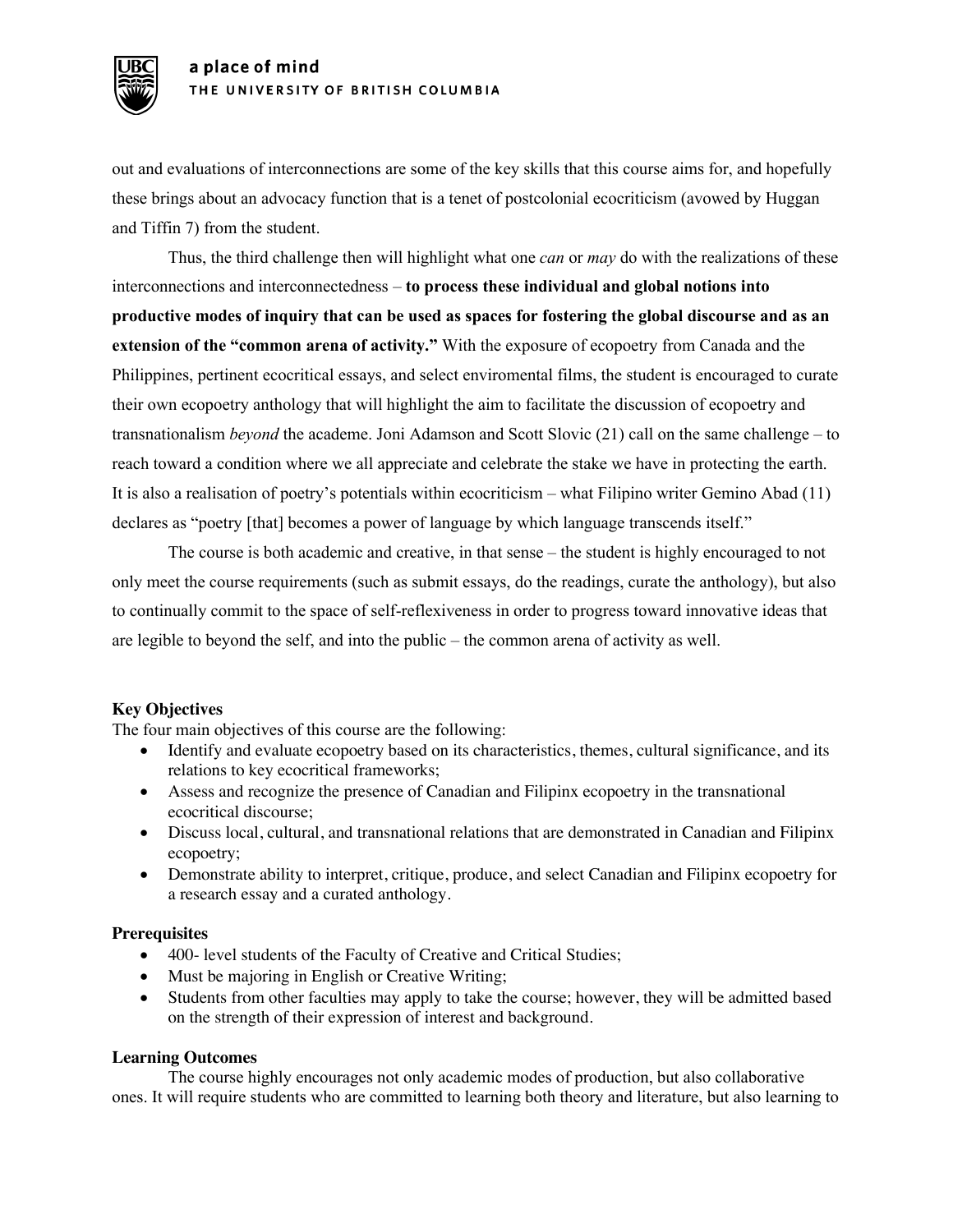

navigate collaborations within and outside the classroom in a way that will allow a productive space to engage with in conversations that are of the necessary tensions in today's global discourse.

Thus, the course will also allow the student to collaborate with one another to foster interconnections on a localized level, with the intention of bringing it back to the global. Thomashow (7) has avowed that, "Global environmental change may be invisible consequences of innumerable, seemingly unconnected local actions," yet at the same time it may be, "the extraordinary impact of one crucial choice or event." The ecopoetry selected for this course, as well as the ecocritical essays, were chosen to facilitate the students' "imagination of the global" (Heise) in order to draw out connections that, perhaps, have never been drawn out before. Viewpoint diversity is entertained in this course, as well as novel theories and/or notions.

The student is expected to entertain the following questions throughout the course: How does one connect their individual self to the greater issues of transnationalism and the environment? How do these issues directly or indirectly affect communities and individuals? What are the ways that these issues have been communicated through ecopoetry and transnationalism, and are there other ways that can be innovated to further do so?

After completing this course, students will be able to:

- Characterize and recognize ecopoetry;
- Analyze ecopoetry using key ecocritical frameworks;
- Critically recognize and assess the politics of anthologizing;
- Identify transnational issues individually in Canada and the Philippines or in both countries;
- Synthesize the discussions and engagements in the course into a curated anthology (with a critical Introduction and optional Foreword/Afterword) that reflects the students' analyses of ecopoetry and transnationalism.

# **Required Texts**

- Chua, Rina Garcia, editor. *Sustaining the Archipelago: an Anthology of Philippine Ecopoetry*. University of Santo Tomas Publishing House, 2017.
- Holmes, Nancy, editor. *Open Wide a Wilderness: Canadian Nature Poems*. Wilfred Laurier University Press, 2009.
- Heise, Ursula. *Sense of Place and Sense of Planet: The Environmental Imagination of the Global.* NY: Oxford UP, 2008.

# **Required Readings**

- *Agam: Filipino Narratives on Uncertainty and Climate Change*. Institute for Climate and Sustainable Cities (ICSC), 2014.
- Bloomer, Yvonne, editor. *Refugium: Poems for the Pacific*. Caitlin Press, Inc., 2017.
- Garrard, Greg. *Ecocriticism: The New Critical Idiom.* New York: Routledge, 2004.
- Huggan, Graham and Tiffin, Helen. *Postcolonial Ecocriticism: Literature, Animals, Environment.*  New York: Routledge, 2010.
- Thomashow, Mitchell. *Bringing the Biosphere Home: Learning to Perceive Global Environmental Change*. MIT Press, 2002.

# **Required Videos**

• Red, Mikhail, director. *Birdshot*. Tuko Film Productions, 2016.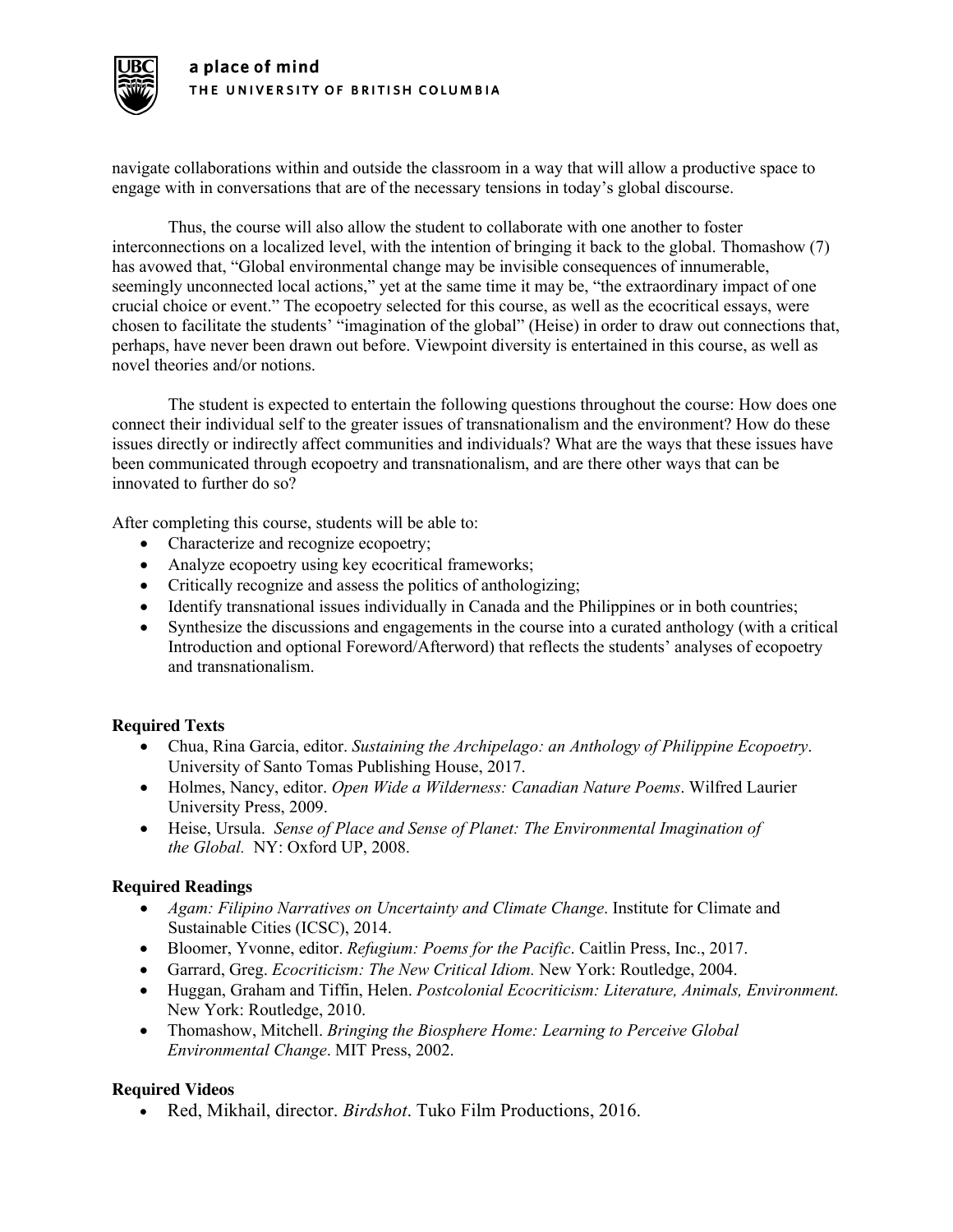

• Matthew, Jackson, director. *Uprivers,* 2018. (http://artchangeinc.org/uprivers/)

#### **Course Format**

The course is three (3) hours each week, with the lectures before the midterms as instructor-led lectures. These instructor-led lectures will involve a *motivational activity* that is related to the lecture theme for that week, a 1 to 1½ hour structured discussion of the reading materials, and then a related activity or essay-preparation (including peer reviewing) activity that will commence the meeting/s.

After the Midterms, the three (3) hour block is split into two 11/2 hour blocks to accommodate student-led seminars. The student will conduct a seminar based on their assigned reading/s in the manner the instructor-led seminar has been conducted as a model (the student is allowed to improvise as well).

#### **Assignments**

These are the following assignments:

| <b>Assignments</b>                             | <b>Percentage Grade</b> |
|------------------------------------------------|-------------------------|
| Reflective Essay                               | 15%                     |
| Midterms                                       | 20%                     |
| <b>Student-Led Seminars</b>                    | 20%                     |
| Draft and Peer Review of Critical Introduction | 15%                     |
| <b>Final Presentation</b>                      | 30%                     |
| <b>Critical Introduction</b>                   | 15%                     |
| Anthology's contents                           | 15%                     |

#### **Assessment criteria:**

This course presents different criterias for the different assignments. The first rubric is the MAIN rubric, which will be used to mark the **Midterms (20%), Draft of Critical Introduction,** and the Anthology's **Critical Introduction** (15%).

All these essays have to be written in MLA format and observe university-level grammar and writing, with the Midterms requiring **1000 words**, and the other essays **2000-3000** words. Further, these essays all have to utilize *three to five* critical essays discussed WITHIN the course, and *three to five* ecopoems from the required anthologies to form their analysis. There should be at least *five to ten* referenced texts cited in the Works Cited page for each essay submission.

# **MAIN RUBRIC<sup>4</sup> :**

**The Superior Paper (A/A-)**

| The Superior Paper (A/A-)                                                                              |  |
|--------------------------------------------------------------------------------------------------------|--|
| Thesis: Easily identifiable, plausible, novel, sophisticated, insightful, crystal clear. Connects well |  |
| with paper title.                                                                                      |  |

**Structure:** Evident, understandable, appropriate for thesis. Excellent transitions from point to point. Paragraphs support solid topic sentences.

**Use of evidence:** Primary source information used to buttress every point with at least one example. Examples support mini-thesis and fit within paragraph. Excellent integration of quoted material into sentences. Demonstrates an in depth understanding of the ideas in the assigned reading and critically evaluates/responds to those ideas in an analytical, persuasive manner.

**Analysis:** Author clearly relates evidence to "mini-thesis" (topic sentence); analysis is fresh and

<sup>4</sup> MAIN RUBRIC adapted from http://www.personal.psu.edu/users/s/a/sam50/rubric.htm, http://www.fordham.edu/halsall/med/rubric.html and http://www.sheftman.com/ewrt1a/dillard/dilscale.html.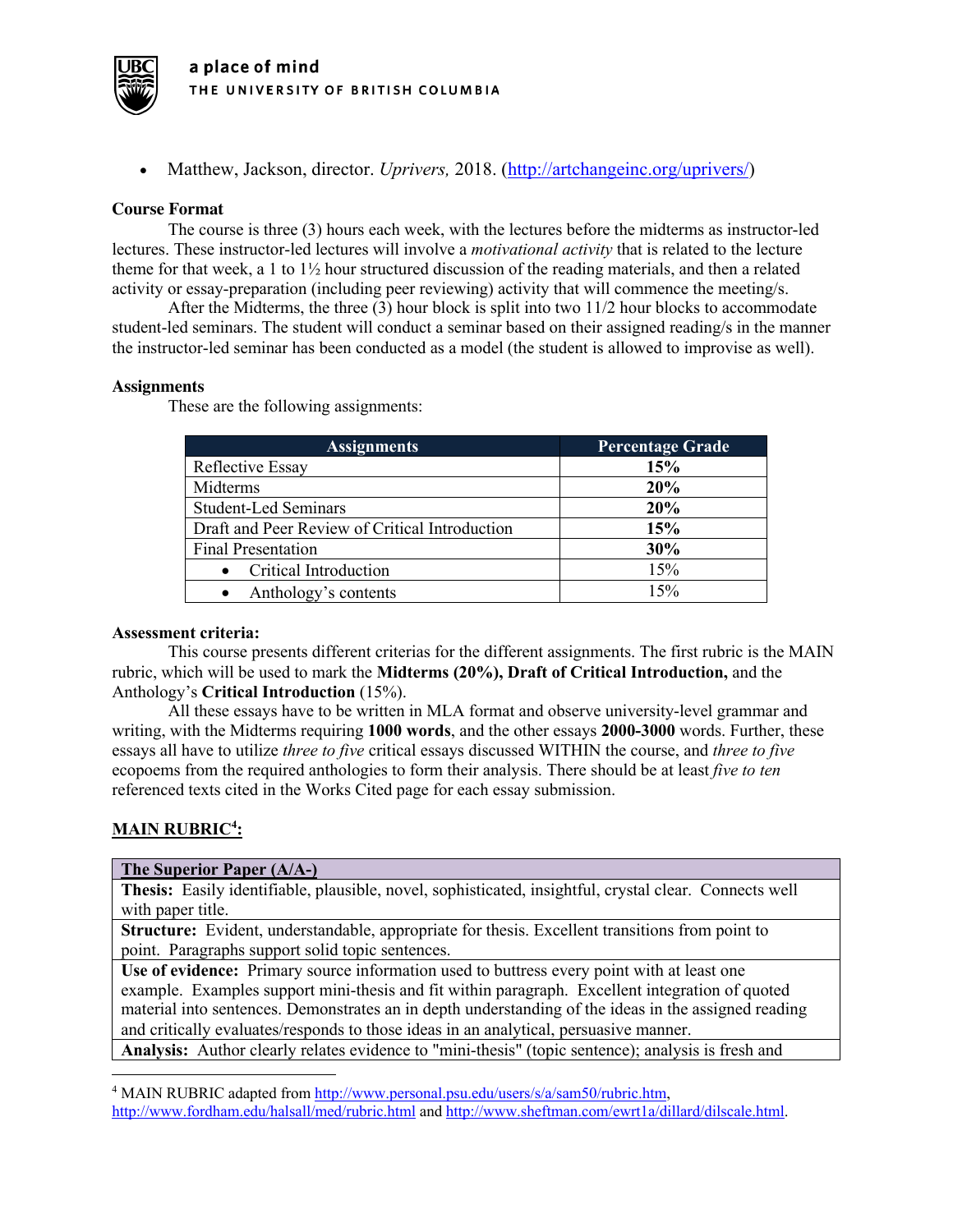

exciting, posing new ways to think of the material. Work displays critical thinking and avoids simplistic description or summary of information.

**Logic and argumentation:** All ideas in the paper flow logically; the argument is identifiable, reasonable, and sound. Author anticipates and successfully defuses counter-arguments; makes novel connections to outside material (from other parts of the class, or other classes), which illuminate thesis. Creates appropriate college level, academic tone.

**Mechanics:** Sentence structure, grammar, and diction excellent; correct use of punctuation and citation style; minimal to no spelling errors; absolutely no run-on sentences or comma splices. Conforms in every way to format requirements.

#### **The Good Paper (B+/B)**

**Thesis:** Promising, but may be slightly unclear, or lacking in insight or originality. Paper title does not connect as well with thesis or is not as interesting.

**Structure:** Generally clear and appropriate, though may wander occasionally. May have a few unclear transitions, or a few paragraphs without strong topic sentences.

**Use of evidence:** Examples used to support most points. Some evidence does not support point, or may appear where inappropriate. Quotes well integrated into sentences. Demonstrates a solid understanding of the ideas in the assigned reading and critically evaluates/responds to those ideas in an analytical, persuasive manner.

**Analysis:** Evidence often related to mini-thesis, though links perhaps not very clear. Some description, but more critical thinking.

**Logic and argumentation:** Argument of paper is clear, usually flows logically and makes sense. Some evidence that counter-arguments acknowledged, though perhaps not

addressed. Occasional insightful connections to outside material made. Mostly creates appropriate college level, academic tone.

**Mechanics:** Sentence structure, grammar, and diction strong despite occasional lapses; punctuation and citation style often used correctly. Some (minor) spelling errors; may have one run-on sentence or comma splice. Conforms in every way to format requirements.

**The Borderline Paper (B-/C+)**

**Thesis:** May be unclear (contain many vague terms), appear unoriginal, or offer relatively little that is new; provides little around which to structure the paper. Paper title and thesis do not connect well or title is unimaginative.

**Structure:** Generally unclear, often wanders or jumps around. Few or weak transitions, many paragraphs without topic sentences.

**Use of evidence:** Examples used to support some points. Points often lack supporting evidence, or evidence used where inappropriate (often because there may be no clear point). Quotes may be poorly integrated into sentences. Demonstrates a general understanding of the ideas in the assigned reading and only occasionally critically evaluates/responds to those ideas in an analytical, persuasive manner.

**Analysis:** Quotes appear often without analysis relating them to mini-thesis (or there is a weak minithesis to support), or analysis offers nothing beyond the quote. Even balance between critical thinking and description.

**Logic and argumentation:** Logic may often fail, or argument may often be unclear. May not address counter-arguments or make any outside connections. Occasionally creates appropriate college level, academic tone, but has some informal language or inappropriate slang.

**Mechanics:** Problems in sentence structure, grammar, and diction (usually not major). Some errors in punctuation, citation style, and spelling. May have some run-on sentences or comma splices. Conforms in almost every way to format requirements.

**The "Needs Help" Paper (C/C-)**

**Thesis:** Difficult to identify at all, may be bland restatement of obvious point.

**Structure:** Unclear, often because thesis is weak or non-existent. Transitions confusing and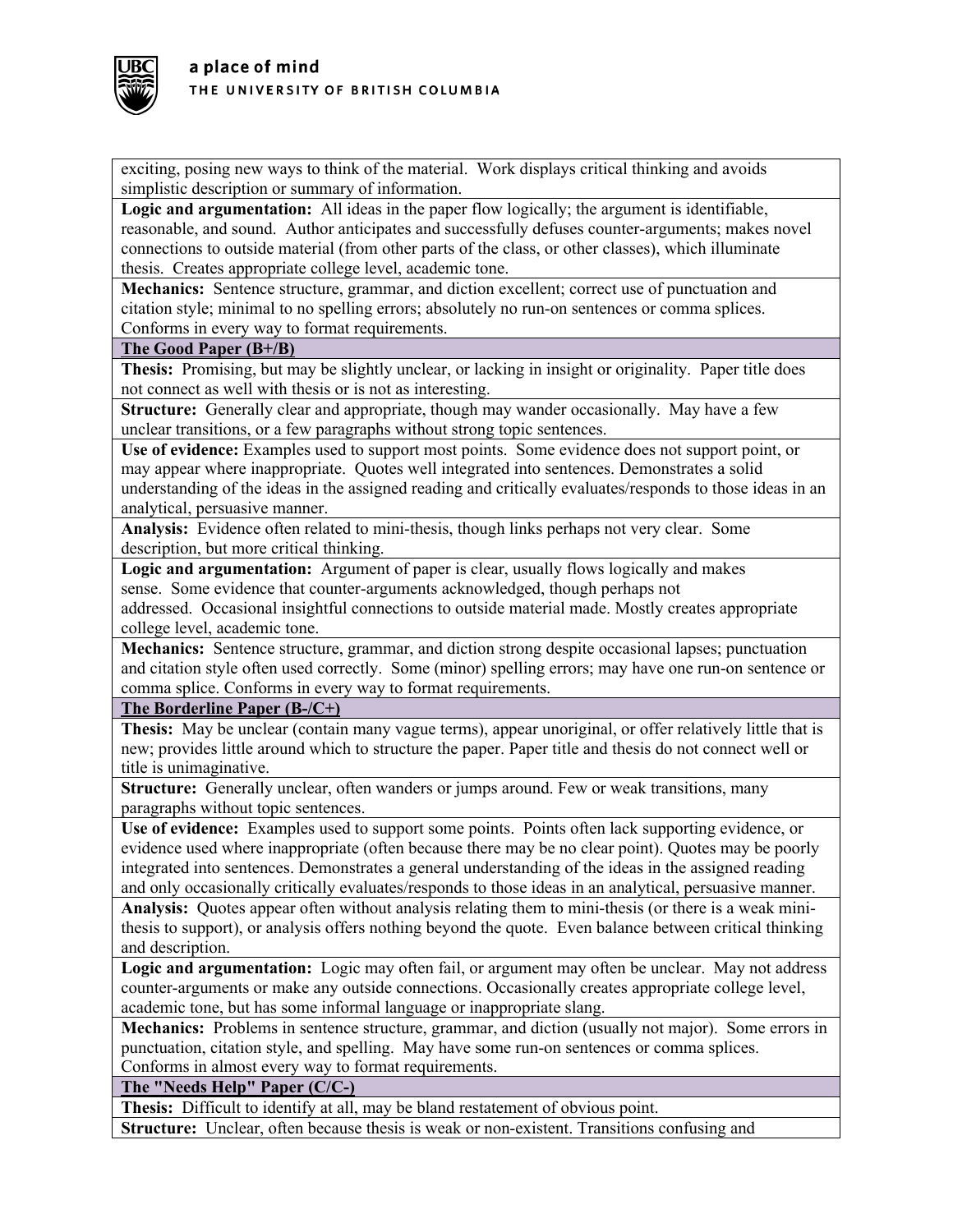

unclear. Few topic sentences.

**Use of evidence:** Very few or very weak examples. General failure to support statements, or evidence seems to support no statement. Quotes not integrated into sentences; "plopped in" in improper manner. Demonstrates a little understanding of (or occasionally misreads) the ideas in the assigned reading and does not critically evaluates/responds to those ideas in an analytical, persuasive manner.

**Analysis:** Very little or very weak attempt to relate evidence to argument; may be no identifiable argument, or no evidence to relate it to. More description than critical thinking.

**Logic and argumentation:** Ideas do not flow at all, usually because there is no argument to support. Simplistic view of topic; no effort to grasp possible alternative views. Does not create appropriate college level, academic tone, and has informal language or inappropriate slang.

**Mechanics:** Big problems in sentence structure, grammar, and diction. Frequent major errors in citation style, punctuation, and spelling. May have many run-on sentences and comma splices. Does not conform to format requirements.

# **The "Really Needs Help" Paper (D+/D)**

Is like **The "Needs Help" Paper** but the problems are more serious or more frequent. **The Failing Paper**

Shows obviously minimal lack of effort or comprehension of the assignment. Very difficult to understand owing to major problems with mechanics, structure, and analysis. Has no identifiable thesis, or utterly incompetent thesis. Does not follow paper guidelines for length and format. Plagiarizes.

# **REFLECTIVE ESSAY5 RUBRIC:**

The **Reflective Essay** assignment (15%) is a response to a series of prompts regarding the *politics of anthologizing* and the *quandaries of ecopoetry*. It follows proper MLA citation and university-level grammar and writing. It requires **700-1000** words, with at least **three** texts from the course used as citations in the Works Cited page.

| <b>CRITERIA</b>                                                                  | <b>ADVANCED</b>                                                                                                                                                                                                                                                  | <b>PROFICIENT</b>                                                                                                                                                                                                     | <b>BASIC</b>                                                                                                                                                                          | <b>BELOW BASIC</b>                                                                                                                |  |
|----------------------------------------------------------------------------------|------------------------------------------------------------------------------------------------------------------------------------------------------------------------------------------------------------------------------------------------------------------|-----------------------------------------------------------------------------------------------------------------------------------------------------------------------------------------------------------------------|---------------------------------------------------------------------------------------------------------------------------------------------------------------------------------------|-----------------------------------------------------------------------------------------------------------------------------------|--|
|                                                                                  | $(80-100\%)$                                                                                                                                                                                                                                                     | $(65-79\%)$                                                                                                                                                                                                           | $(50-64\%)$                                                                                                                                                                           | $(0-49\%)$                                                                                                                        |  |
| <b>OCCASION</b><br><b>FOR</b><br><b>REFLECTION</b><br>A thing<br>experience<br>d | Responses show that<br>the writer<br>♦<br>meets all the<br>criteria listed in<br>Score Point 3.<br>memorably<br>♦<br>presents the<br>experience for the<br>reflection.<br>uses extended<br>♦<br>detail like a writer.<br>♦<br>uses language to<br>be convincing. | Responses show that<br>the writer<br>presents the<br>♦<br>experience<br>through use<br>of concrete.<br>sensory<br>language,<br>quotations,<br>and<br>narrative<br>accounts<br>that<br>effectively<br>use<br>dialogue, | Responses show<br>that the writer<br>♦<br>does not<br>go<br>deeply<br>enough<br>into the<br>reflection<br>talks too<br>♦<br>much<br>about<br>himself/h<br>erself<br>instead<br>of the | Responses show that<br>the writer<br>♦<br>assumes<br>experience<br>that prompted<br>reflection is<br>implicit in the<br>response. |  |

# **WRITING RUBRIC: REFLECTIVE ESSAY**

<sup>5</sup> Reflective Essay rubric adapted from

http://course1.winona.edu/shatfield/air/RUBRIC%20&%20CH%20essay.doc.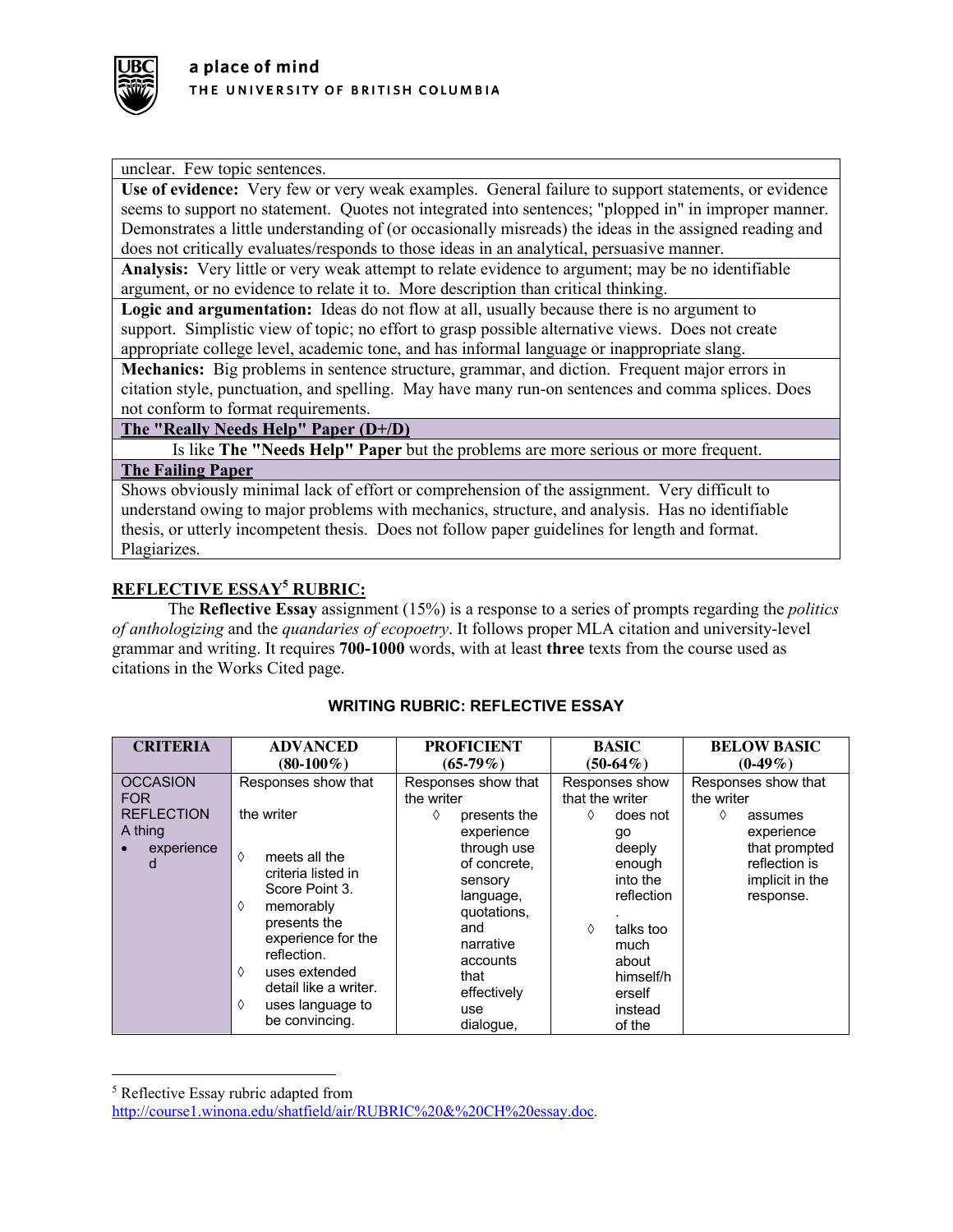

|                                                                                                                                                                                                                                                                  | ♦<br>shows great depth<br>of thought.<br>is creative and<br>♦<br>original.<br>reveals ideas<br>♦<br>through use of<br>comparison and<br>imagery.                                                                                                             | action, and<br>pacing.<br>effectively<br>♦<br>focuses on a<br>single<br>subject<br>including<br>related<br>experiences and<br>observations.                                                                                                                                                                                                                                           | experien<br>ce.<br>♦<br>uses<br>concrete<br>detail.                                                                      |                                                                                                                                  |
|------------------------------------------------------------------------------------------------------------------------------------------------------------------------------------------------------------------------------------------------------------------|--------------------------------------------------------------------------------------------------------------------------------------------------------------------------------------------------------------------------------------------------------------|---------------------------------------------------------------------------------------------------------------------------------------------------------------------------------------------------------------------------------------------------------------------------------------------------------------------------------------------------------------------------------------|--------------------------------------------------------------------------------------------------------------------------|----------------------------------------------------------------------------------------------------------------------------------|
| <b>REFLECTION</b><br>exploring<br>analyzing                                                                                                                                                                                                                      | $\Diamond$<br>implicitly<br>reveals<br>feelings and<br>thoughts<br>through<br>presentation<br>of the<br>experience.<br>♦<br>makes the<br>reader<br>understand<br>the abstract<br>ideas<br>underlying the<br>reflection<br>through use of<br>specific detail. | ♦<br>is thoughtful,<br>convincing,<br>insightful,<br>and<br>exploratory.<br>♦<br>Is firmly<br>grounded in<br>the subject.<br>♦<br>reveals a<br>strong<br>connection<br>between the<br>subject and<br>the<br>experience(s<br>♦<br>analyzes the<br>experience<br>by looking at<br>more than<br>one angle.<br>explores the<br>♦<br>subject in<br>personal and<br>general<br>reflections. | $\Diamond$<br>is limited<br>to flimsy<br>generaliz<br>ations.                                                            | ♦<br>uses only<br>simple,<br>obvious<br>statements.                                                                              |
| <b>WRITING</b><br><b>STRATEGIES</b><br>- using specific,<br>concrete details<br>- comparing,<br>contrasting<br>- naming,<br>describing<br>- reporting<br>conversation<br>- reviewing the<br>history<br>- explaining<br>possibilities<br>- creating a<br>scenario | effectively<br>♦<br>uses writing<br>strategies to<br>enhance<br>reflection.                                                                                                                                                                                  | ♦<br>uses a<br>variety of<br>writing<br>strategies.<br>♦<br>uses<br>specific,<br>concrete<br>details to<br>make the<br>reflection<br>clear to the<br>reader.                                                                                                                                                                                                                          | uses few<br>♦<br>purposef<br>ul writing<br>strategie<br>s.<br>♦<br>uses<br>some<br>details<br>and<br>sensory<br>language | ♦<br>does not<br>attempt to<br>elaborate<br>ideas or<br>elaborates<br>only through<br>repetition of<br>the initial<br>statement. |
| <b>COHERENCE</b><br>AND STYLE                                                                                                                                                                                                                                    | ♦<br>consistently<br>uses<br>appropriate<br>language.<br>shows deep<br>♦<br>insight through<br>a natural flow<br>of ideas and                                                                                                                                | achieves<br>♦<br>unity through<br>a natural<br>progression<br>of ideas.<br>uses precise<br>♦<br>language.                                                                                                                                                                                                                                                                             | $\Diamond$<br>uses only<br>simple,<br>generic<br>language<br>♦<br>has<br>lapses in                                       | ♦<br>does not have<br>coherence in<br>writing.<br>♦<br>Is not<br>organized in<br>writing.                                        |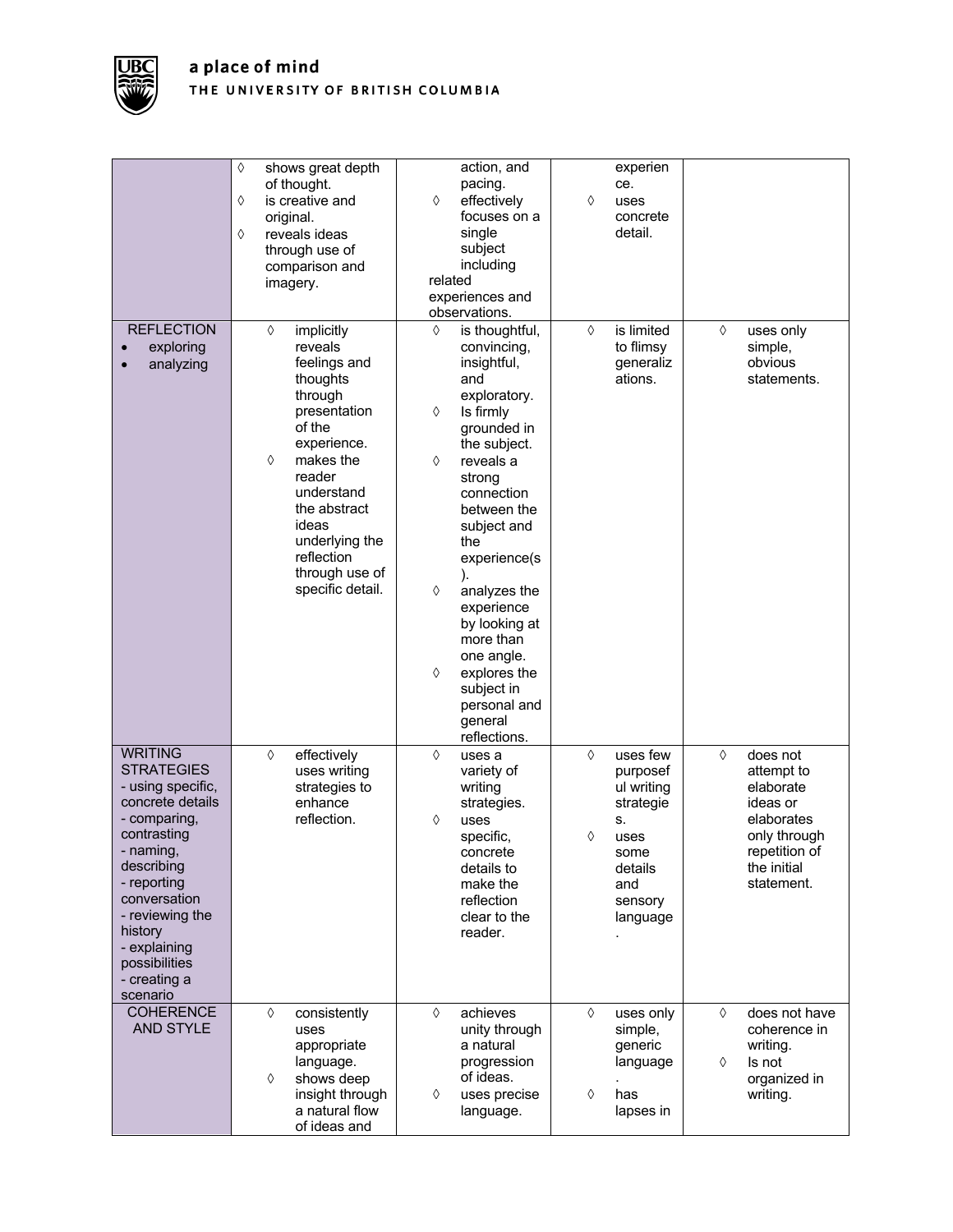

| an effective | coherenc |
|--------------|----------|
| conclusion.  | е.       |
|              | has the  |
|              | tendency |
|              | to       |
|              | digress. |

# **STUDENT-LED SEMINARS6 RUBRIC:**

The **Student-Led Seminar (20%)** is a presentation on a particular topic in the weekly course schedule wherein the student is expected to discuss the *main points of the essays, analyse the poems in relation to these essays, and synthesize the main points and analysis in relation to quandaries of ecopoetry, transnationalism, and/or a related theme.* The presentation should also begin with a short motivational activity, as well as have questions for reflection at the end. The presentation should be around **10-12** slides, with a Works Cited slide at the end.

|                     | $Rating =$<br>$6 - 7$                                                                                                      | $Rating =$<br>$5-4$                                                                                                | $Rating =$<br>$3-2$                                                                           | Rating $=$                                                                      | <b>Score</b> |
|---------------------|----------------------------------------------------------------------------------------------------------------------------|--------------------------------------------------------------------------------------------------------------------|-----------------------------------------------------------------------------------------------|---------------------------------------------------------------------------------|--------------|
| Performance<br>Area |                                                                                                                            |                                                                                                                    |                                                                                               |                                                                                 |              |
| Organization        | Presenter<br>follows logical<br>sequence and<br>provides<br>explanations/<br>elaboration.                                  | Presenter follows<br>logical sequence,<br>but fails to<br>elaborate.                                               | Presenter does not<br>follow logical<br>sequence (jumps<br>around in<br>presentation).        | There is no logical<br>sequence of<br>information.                              |              |
| Eye Contact         | Presenter<br>seldom returns<br>to notes,<br>maintaining eye<br>contact with<br>audience<br>throughout the<br>presentation. | Presenter<br>maintains eye<br>contact with<br>audience most of<br>the time, but<br>frequently returns<br>to notes. | Presenter reads<br>most of report, but<br>occasionally<br>makes eye contact<br>with audience. | Presenter reads<br>entire report,<br>making no eye<br>contact with<br>audience. |              |

<sup>6</sup> Rubric is adapted from http://course1.winona.edu/shatfield/air/Oral%20Communication%20Skills.doc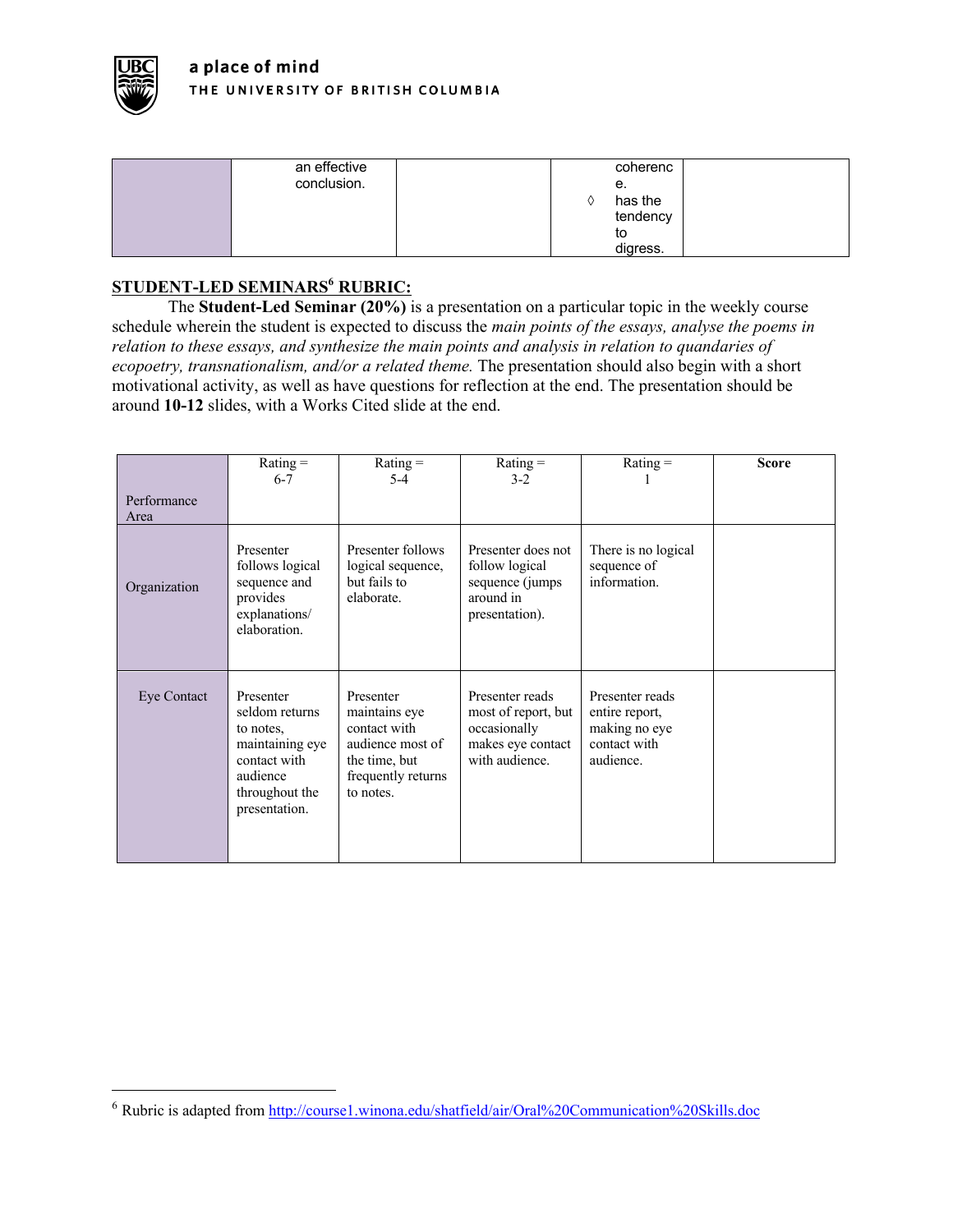

# **ANTHOLOGY CONTENTS7 Rubric:**

The **Contents of the Anthology (15%)** will embody a particular theme that is discussed in the Critical Introduction (e.g. transboundary relations; migration; animals; disasters, etc.). It will include **twenty-thirty** poems from either the required anthologies or other sources. It must have an organized Table of Contents that includes the Critical Introduction, and a Works Cited page.

|                                    | <b>Excellent</b> (5)                                                                                                                                                          | <b>Above Average</b><br>(4)                                                                                                                                                  | Average<br>(3)                                                                                                                                                               | <b>Below Average</b><br>(2)                                                                                                         | <b>Needs</b><br>Improvement<br>(1)                                                              | <b>TOTAL</b> |
|------------------------------------|-------------------------------------------------------------------------------------------------------------------------------------------------------------------------------|------------------------------------------------------------------------------------------------------------------------------------------------------------------------------|------------------------------------------------------------------------------------------------------------------------------------------------------------------------------|-------------------------------------------------------------------------------------------------------------------------------------|-------------------------------------------------------------------------------------------------|--------------|
| <b>Table of</b><br><b>Contents</b> | The table of<br>contents is<br>organized, lists<br>all of the<br>following: the<br>critical<br>Introduction.<br>poems in order<br>by page number,<br>and Works Cited<br>page. | The table of<br>contents is<br>mostly<br>organized, lists<br>most of the<br>following: the<br>Introduction.<br>poems in order<br>by page number,<br>and Works Cited<br>page. | The table of<br>contents is<br>somewhat<br>organized, lists<br>half of the<br>following: the<br>Introduction,<br>poems in order,<br>and Works Cited<br>page.                 | The table of<br>contents is<br>somewhat<br>organized, lists<br>less than half of<br>what is required.                               | The table of<br>contents is<br>poorly organized,<br>lists few of what<br>is required.           |              |
| <b>Poems</b>                       | The anthology<br>contains twenty<br>to thirty poems<br>that adhere to a<br>theme that is<br>analysed in the<br>Critical<br>Introduction.                                      | The anthology<br>contains at least<br>twenty poems<br>that adhere to a<br>theme that is<br>analysed in the<br>Critical<br>Introduction.                                      | The anthology<br>contains less<br>than twenty but<br>no more than ten<br>poems that<br>somewhat adhere<br>to a theme that is<br>analysed in the<br>Critical<br>Introduction. | The anthology<br>contains ten<br>poems that<br>loosely adhere to<br>a theme that is<br>analysed in the<br>Critical<br>Introduction. | The anthology<br>contains less than<br>ten poems that<br>almost do not<br>adhere to a<br>theme. |              |

<sup>7</sup> Portions of this Anthology Contents Rubric is adapted from:

https://www.bcsoh.org/cms/lib3/OH01001261/Centricity/Domain/377/Poetry%20Anthology%20Rubric.pdf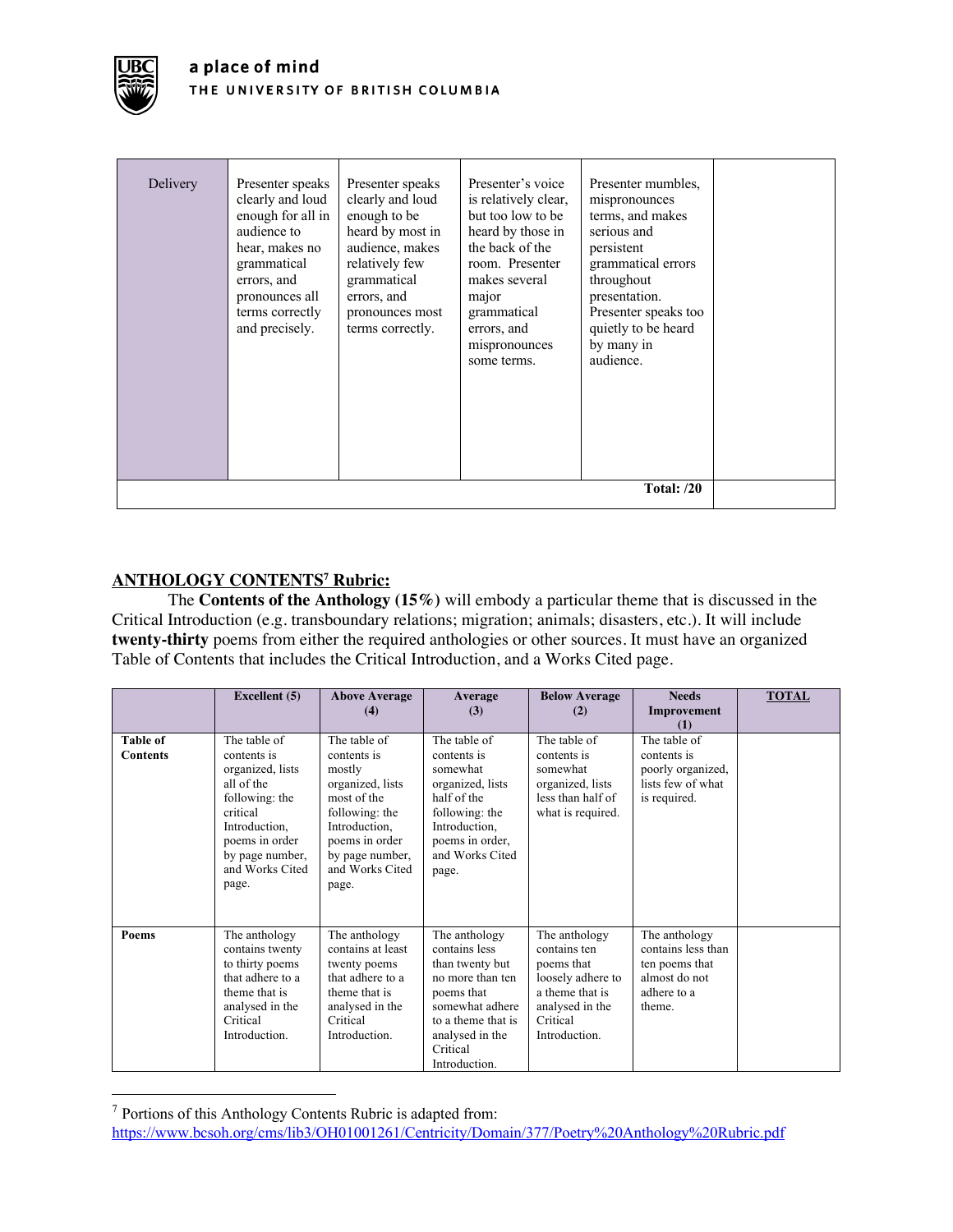

| <b>Works Cited</b> | The Works Cited<br>page correctly<br>cites each poem<br>included in the<br>poetry<br>anthology.<br>Citations are<br>alphabetized,<br>double spaced,<br>and appropriately<br>indented. | The Works Cited<br>correctly cites<br>most poems<br>included in the<br>poetry<br>anthology. Most<br>citations are<br>alphabetized,<br>double spaced,<br>and appropriately<br>indented. | The Works Cited<br>correctly cites<br>half of the poems<br>included in the<br>poetry<br>anthology. Some<br>citations are<br>alphabetized,<br>double spaced,<br>and appropriately<br>indented. | The Works Cited<br>correctly cites<br>few poems<br>included in the<br>poetry<br>anthology. Few<br>citations are<br>alphabetized,<br>double spaced,<br>and appropriately<br>indented. | The Works Cited<br>does not<br>correctly cite<br>poems included<br>in the poetry<br>anthology. Few<br>citations are<br>alphabetized,<br>double spaced,<br>and appropriately<br>indented. |  |
|--------------------|---------------------------------------------------------------------------------------------------------------------------------------------------------------------------------------|----------------------------------------------------------------------------------------------------------------------------------------------------------------------------------------|-----------------------------------------------------------------------------------------------------------------------------------------------------------------------------------------------|--------------------------------------------------------------------------------------------------------------------------------------------------------------------------------------|------------------------------------------------------------------------------------------------------------------------------------------------------------------------------------------|--|
|                    |                                                                                                                                                                                       |                                                                                                                                                                                        |                                                                                                                                                                                               |                                                                                                                                                                                      | <b>TOTAL: 15%</b>                                                                                                                                                                        |  |

# **Recommended Readings (also Works Cited/References):**

- Abad, Gémino H. *A Native Clearing: Filipino Poetry and Verse from English since the 50s to the Present: from Edith L. Tiempo to Cirilo F. Bautista*. University of the Philippines Press, 1993.
- Angeles, Leonora C. "Ethnographic Poetry and Social Research: Problematizing the Poetics/Poethics of Empathy in Transnational Cross-Cultural Collaborations." GeoHumanities, vol. 3, no. 2, Mar. 2017, pp. 351–370., doi:10.1080/2373566x.2017.1344560.
- Armstrong, Jeannette C. "Land Speaking." *Speaking for the Generations: Native Writers on Writing*. Ed. Simon J Ortiz. Tuscon: Arizona UP, 1998. 175-94.
- Arnott, Joanne. *Salish Seas: an Anthology of Text Image*. Aboriginal Writers Collective West Coast, 2011.
- Bate, Jonathan. *The Song of the Earth: Jonathan Bate*. Picador, 2000.
- Belcourt, Billy-Ray. "Animal Bodies, Colonial Subjects: (Re)Locating Animality in Decolonial Thought." *Societies*, vol. 5, no. 1, 2014, pp. 1–11., doi:10.3390/soc5010001.
- Bobis, Merlinda. "Salba Istorya/Salba Buhay: Save Story/Save Life: Collaborative Storying in the Wake of Typhoons." *Tracking the Literature of Tropical Weather: Typhoons, Hurricanes, and Cyclones*, Springer, 2017, pp. 150–169.
- Cilano, C., & Deloughrey, E. (2007). Against Authenticity: Global Knowledges and Postcolonial Ecocriticism. Interdisciplinary Studies in Literature and Environment,14(1), 71-87. doi:10.1093/isle/14.1.71
- Chua, Rina Garcia. "Dismantling Disaster, Death, and Survival in Philippine Ecopoetry." *Kritika Kultura*, no. 25, 2015, pp. 26–45., doi:10.13185/kk2015.02504.
- Cruz, Isagani R. *The Other Other*. Far Eastern University, 2010.
- Dalley, Hamish. "The Deaths of Settler Colonialism: Extinction as a Metaphor of Decolonization in Contemporary Settler Literature." *Settler Colonial Studies*, vol. 8, no. 1, Apr. 2016, pp. 30–46., doi:10.1080/2201473x.2016.1238160.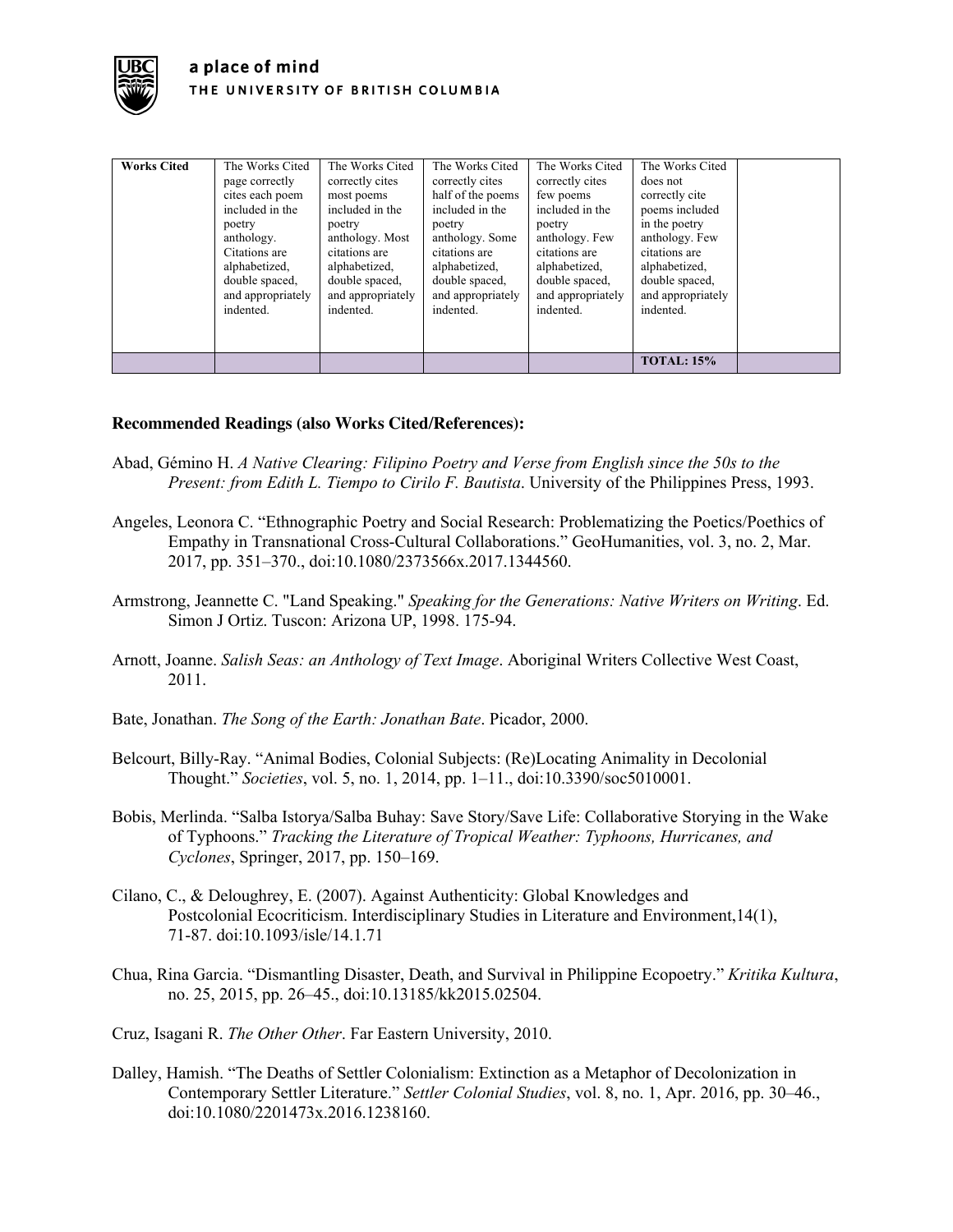

- Dickinson, Mark. "'Earth, You Almost Enough': The Poetry and Poetics of Dennis Lee." *ISLE: Interdisciplinary Studies in Literature and Environment*, vol. 25, no. 2, 2018, pp. 363–376., doi:10.1093/isle/isy042.
- Durand, Marcella. "The Ecology of Poetry." *The Ecolanguage Reader*. Brenda Iijima, ed. (p. 114-124). Brooklyn, NY: Portable Press, 2010.
- Engelhardt, James. "The Language Habitat: an Ecopoetry Manifesto." 2007. http://www.octopusmagazine.com/Issue09/engelhardt.htm
- Felstiner, John. *Can Poetry Save the Earth?: a Field Guide to Nature Poems*. Yale University Press, 2010.
- Fisher-Wirth, Ann, et al. *The Ecopoetry Anthology*. Trinity University Press, 2013.
- Garrard, Greg. "Towards an Unprecedented Ecocritical Pedagogy." *Academia.edu - Share Research*, www.academia.edu/4136119/Towards\_an\_Unprecedented\_Ecocritical\_Pedagogy.
- Getz, Kristina. ""Big about Green": The Ecopoetry of Earle Birney." *Canadian Literature*.226 (2015): 76,92,169. *ProQuest.* Web. 14 Jan. 2019.
- Greenberg, Arielle. "That Greeny Power Recent Works of Ecopoetics." *The American Poetry Review*, July 2014, ir.library.oregonstate.edu/downloads/cf95jd14g.
- Haluza-De Lay, Randolph, Pat O'Riley, Peter Cole, and Julian Agyeman. "Speaking for Ourselves, Speaking Together: Environmental Justice in Canada." Introduction. Ed.Julian Agyeman. *Speaking for Ourselves Environmental Justice in Canada*.Vancouver: U of British Columbia, 2009.
- Huang, Hsinya. "Toward Transpacific Ecopoetics:" *Comparative Literature Studies*, vol. 50, no. 1, 2013, p. 120., doi:10.5325/complitstudies.50.1.0120.
- Kilcup, Karen L. "Anthologizing Matters: The Poetry and Prose of Recovery Work." *Symploke*, vol. 8, no. 1, 2000, pp. 36–56., doi:10.1353/sym.2000.0014.
- Lecker, Robert. *Anthologizing Canadian Literature: Theoretical and Cultural Perspectives*. Wilfrid Laurier University Press, 2015.
- McFarland, Ron. "Can David Wagoner, Poet of Nature and the Environment, Qualify as Eco-Poet?" *Oral History Review*, Oxford University Press, 20 Jan. 2018, muse.jhu.edu/article/684333.
- McKay, Don. "Baler Twine: Thoughts on Ravens, Home and Nature Poetry." *Vis à Vis: Field Notes on Poetry and Wilderness*. Wolfville NS: Gaspereau Press, 2001. 15 – 33.
- Rimonte, Nilda. "Colonialisms Legacy: The Inferiorizing of the Filipino." *Filipino Americans: Transformation and Identity Filipino Americans: Transformation and Identity*, pp. 39–61., doi:10.4135/9781452243177.n4.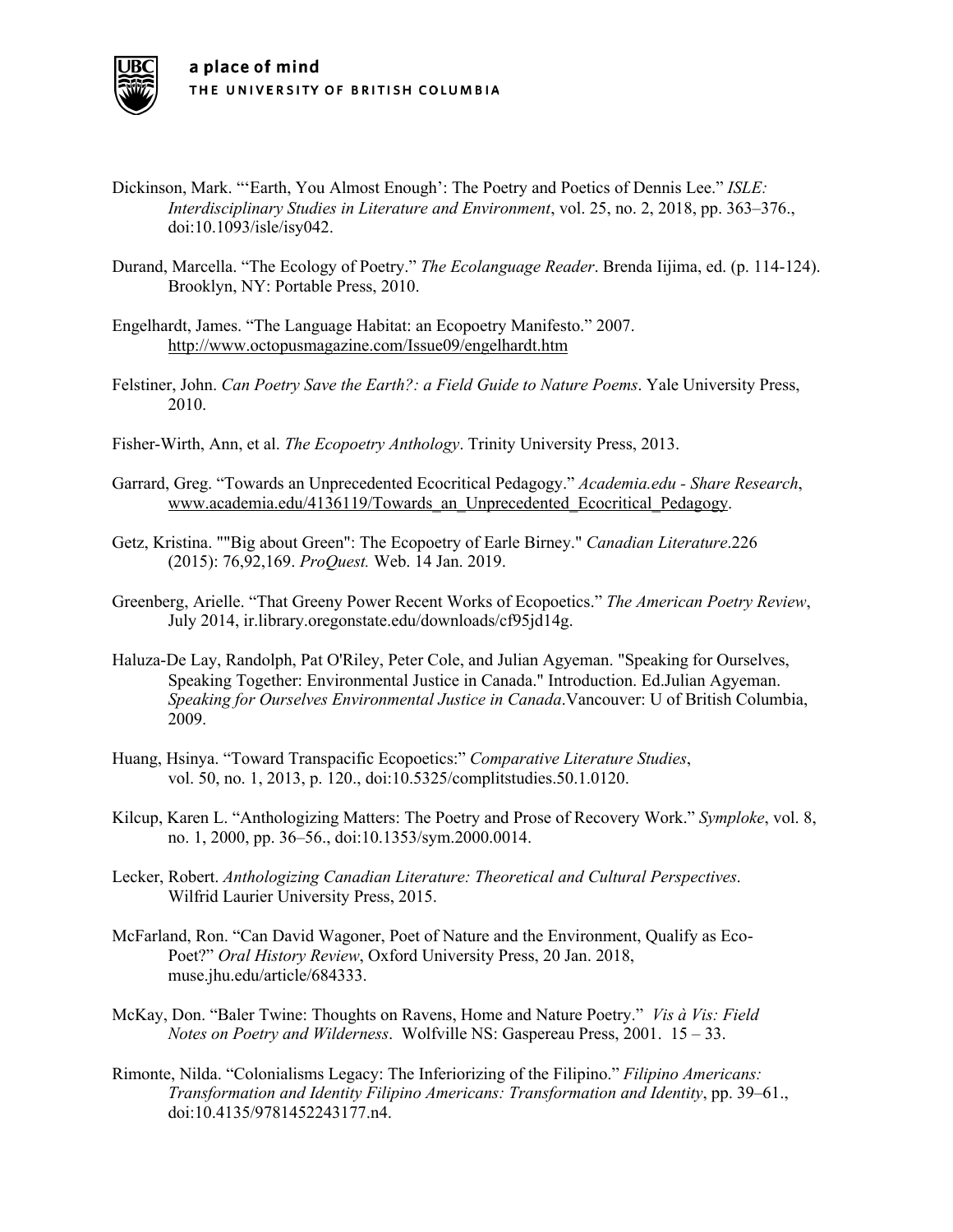

- Nixon, Rob. *Slow Violence and the Environmentalism of the Poor.* Massachusetts: Harvard University Press, 2011.
- Noda, Apple Audrey L. "Reconstructing the Wilderness: Finding Identity, Culture and Values in Filipino Children's Literature." *The Journal of Ecocriticism*, vol. 8, no. 1, Mar. 2018, pp. 1–8.
- Oppermann, Serpil. "Transnationalization of Ecocriticism." *Anglia - Zeitschrift Für Englische Philologie*, vol. 130, no. 3, 2012, doi:10.1515/ang-2012-0504.
- O'Brien, Susie. "Articulating a World of Difference: Ecocriticism, Postcolonialsim, and Globalization." Canadian Literature 170/171 (2001): 140-158.
- R., Di Leo Jeffrey. *On Anthologies: Politics and Pedagogy*. University of Nebraska Press, 2017.
- Ryan, John, and Ignasi Ribol. "Introduction to Southeast Asian Ecocriticism." *Southeast Asian Ecocriticism: Theories, Practices, Prospects*. USA: Lexington Books, 2017.
- Sandilands, Catriona. "Introduction: Environmental Literatures and Politics in Canada." *ISLE: Interdisciplinary Studies in Literature and Environment*, vol. 25, no. 2, 2018, pp. 280–291., doi:10.1093/isle/isy050.
- Santa Ana, Jeffrey. "Filipino Ecological Imagination: Typhoon Yolanda, Climate Change, and Imperialism in Philippine Poetry and Prose." *Southeast Asian Ecocriticism: Theories, Practices, Prospects*, edited by John Charles Ryan, Lexington Books, 2018, pp. 61–86.
- Santos, Paz Verdades. "Uran, Uran, Tagantan: Mga Babala sa Pagbabago ng Klima sa Rawitdawit Bikol / Storm Signals: Climate Change on Bikol Poems." Malay Literary Journal 24 (2011): 65-79.
- Soper, Ella, and Nicholas Bradley. *Greening the Maple: Canadian Ecocriticism in Context.* Calgary, Alberta: U of Calgary, 2013.
- Scott, Robert. "Ecopoetics: The Language of Nature, the Nature of Language by Scott Knickerbocker." *Western American Literature*, vol. 49, no. 3, 2014, pp. 300–301., doi:10.1353/wal.2014.0081.
- Slovic, Scott. "Introduction: animality and ecocriticism." *Forum for World Literature Studies*, vol. 6, no. 1, 2014, p. 1+. *Literature Resource Center*, http://link.galegroup.com/apps/doc/A376509894/LitRC?u=ubcolumbia&sid=LitRC&xid =bc7379b1. Accessed 14 Jan. 2019.
- Szabo-Jones, Lisa. "Matters of Poetics and Resiliency in Daphne Marlatt's Steveston1." *ISLE: Interdisciplinary Studies in Literature and Environment*, vol. 25, no. 2, 2018, pp. 377–395., doi:10.1093/isle/isy040.
- Pickard, Richard. "Acknowledgement, Disruption, and Settler-Colonial Ecocriticism." ISLE: Interdisciplinary Studies in Literature and Environment, Nov. 2018, doi:10.1093/isle/isy030.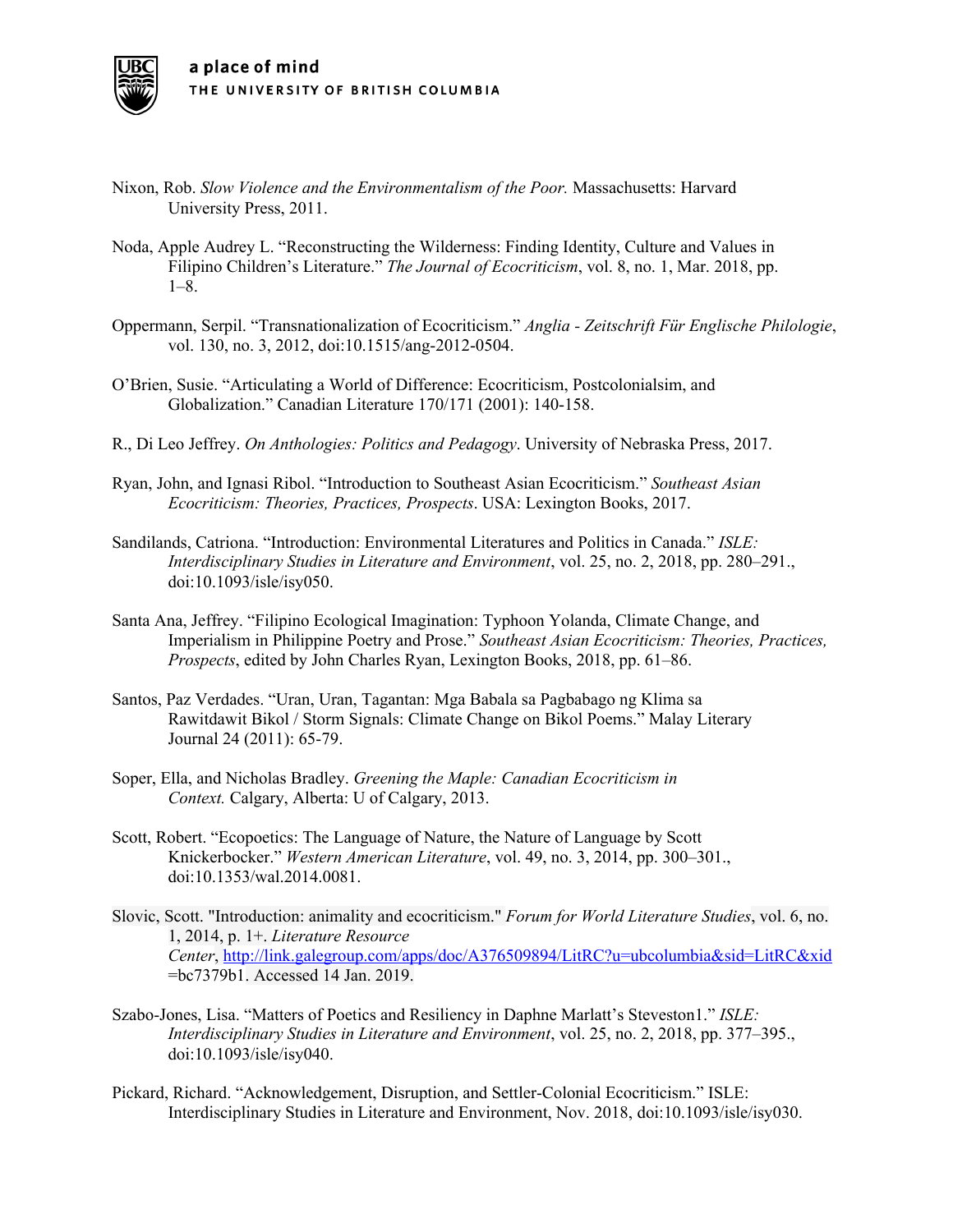- Phung, Melissa. "Cultivating Canada: Reconciliation through the Lens of Cultural Diversity." Cultivating Canada: Reconciliation through the Lens of Cultural Diversity, edited by Mike DeGagné et al., Aboriginal Healing Foundation, 2011
- Ruffo, Armand Garnet. "We Have Been Undressing Too Long: An Indigenous Ecology." *ISLE: Interdisciplinary Studies in Literature and Environment*, vol. 25, no. 2, 2018, pp. 292–305., doi:10.1093/isle/isy032.
- Taylor, Chloë. "'Foucault and Critical Animal Studies: Genealogies of Agricultural Power.'" *Philosophy Compass*, vol. 8, no. 6, 2013, pp. 539–551., doi:10.1111/phc3.12046.
- Tuckey, Melissa. ed. *Ghost Fishing: an Eco-Justice Poetry Anthology*. The University of Georgia Press, 2018.
- Vertovec, Steven. *Transnationalism*. Routledge, 2010.

#### **Course Schedule**

This is the recommended course schedule for this term. If there are any changes to the schedule, you will be duly informed and this document will be appended on the online teaching platform.

#### Wed Sept 5 **Defining Ecopoetry: An Introduction**

*Objective: To analyze and define ecopoetry and its major quandaries.*

"The Ecology of Poetry" by Marcella Durand

"The Language Habitat: an Ecopoetry Manifesto" by James Engelhardt

"Ecopoetics" by Scott Knickerbocker

"That Greenery Power: Recent Work of Ecopoetics" by Arielle Greenberg

"Editor's Preface" to *The Ecopoetry Anthology*

#### **Poems:**

- Letter to Amina, Who Must Surely Be Among Angels (Merlie Alunan)
- The Mountain (A.M. Klein)
- Acquainted with Lightning (Marjorie Evasco)
- Bear Death (Armand Barnett Ruffo)

# Wed Sept 12 **The Politics of Anthologizing**

*Objective: To compare and contrast different perspectives on anthologizing; To identify some political aspects in the process of anthologizing*

> "Analyzing Anthologies" by Jeffrey R. Di Leo "Confessions of an Anthology Editor" by Alan D. Schrift (both from *On Anthologies: politics and pedagogy)* Introduction to *Anthologizing Canadian Literature* by Robert Lecker "Anthologizing Matters: The Poetry and Prose of Recovery Work" by Karen L. Kilcup "Reading Anthologies" by Frank Davey (from *Anthologizing Canadian Literature*)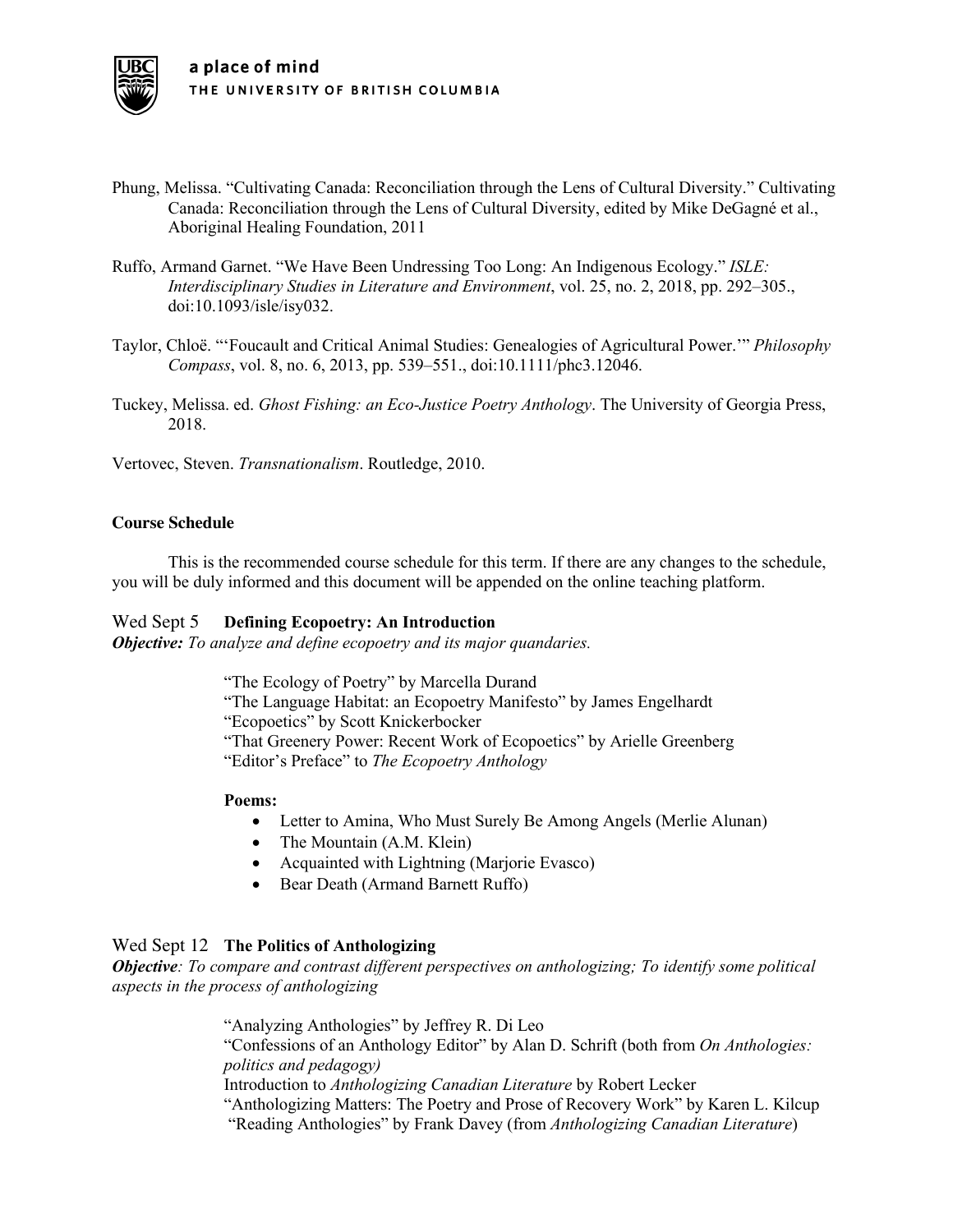

# **Poems:**

- Pacific Ocean by Brenda Hillman (from *Refugium: Poems for the Pacific*)
- Nature Walk by Robyn Sarah
- Tree Stories by Merlie Alunan
- Mothers Speak by Padmapani L. Perez (from *Agam*)
- "If I Knew the Name of Everything" Brian Battlett

# Wed Sept 19 **Identity and Identification politics in Ecopoetry**

*Objective: Evaluate key identity issues and politics in Canadian and Filipinx Ecopoetry*

"Acknowledgment, Disruption, and Settler-Colonial Ecocriticism" by Richard Pickard "The Other Other" by Isagani Cruz

"Ethnographic Poetry and Social Research: Problematizing the Poetics/Poethics of Empathy in Transnational Cross-Cultural Collaborations" by Leonora C. Angeles "Cultivating Canada: Reconciliation through the Lens of Cultural Diversity" by Melissa Phung

"We Have Been Undressing Too Long: An Indigenous Ecology" by Armand Garnet Ruffo

# **Poems:**

- To the tourist who shouted *five* bad words at the echo valley by John Levi Masuli
- Kebsquasheshing by Armand Garnet Ruffo
- The Changing Sky by Romulo P. Baquiran (from *Agam*)
- How our Towns Drown by Gémino Abad
- "Ghost Song" by Tim Lilburn

*Reflective Essay Released as Assignment* (refer to Assessment Criteria for specifications)

# Wed Sept 26 **Canadian Ecopoetry and Ecocriticism**

*Objective: Infer Canadian nature identities and issues from ecopoetry and ecocritical essays.*

"Great Flint Singing" by Don McKay (from *Open Wide a Wilderness*) Introduction to *Greening the Maple: Canadian Ecocriticism in Context* by Ella Soper and Nicholas Bradley "Introduction: Environmental Literatures and Politics in Canada" by Catriona Sandilands "Articulating a World of Difference: Ecocriticism, Postcolonialism, and Globalization" by Susie O'Brien "Speaking for Ourselves, Speaking Together: Environmental Justice in Canada" by Randolph Haluza-De Lay et al.

# **Poems:**

- The Spell of the Yukon by Robert W. Service
- Laurentian Shield by F.R. Scott
- The Beginning of the World by Chief K'HHalserten Sepass (from *Salish Seas: an anthology of text and images*)
- Argument with Captain Vancouver Over the Naming of Desolation Sound by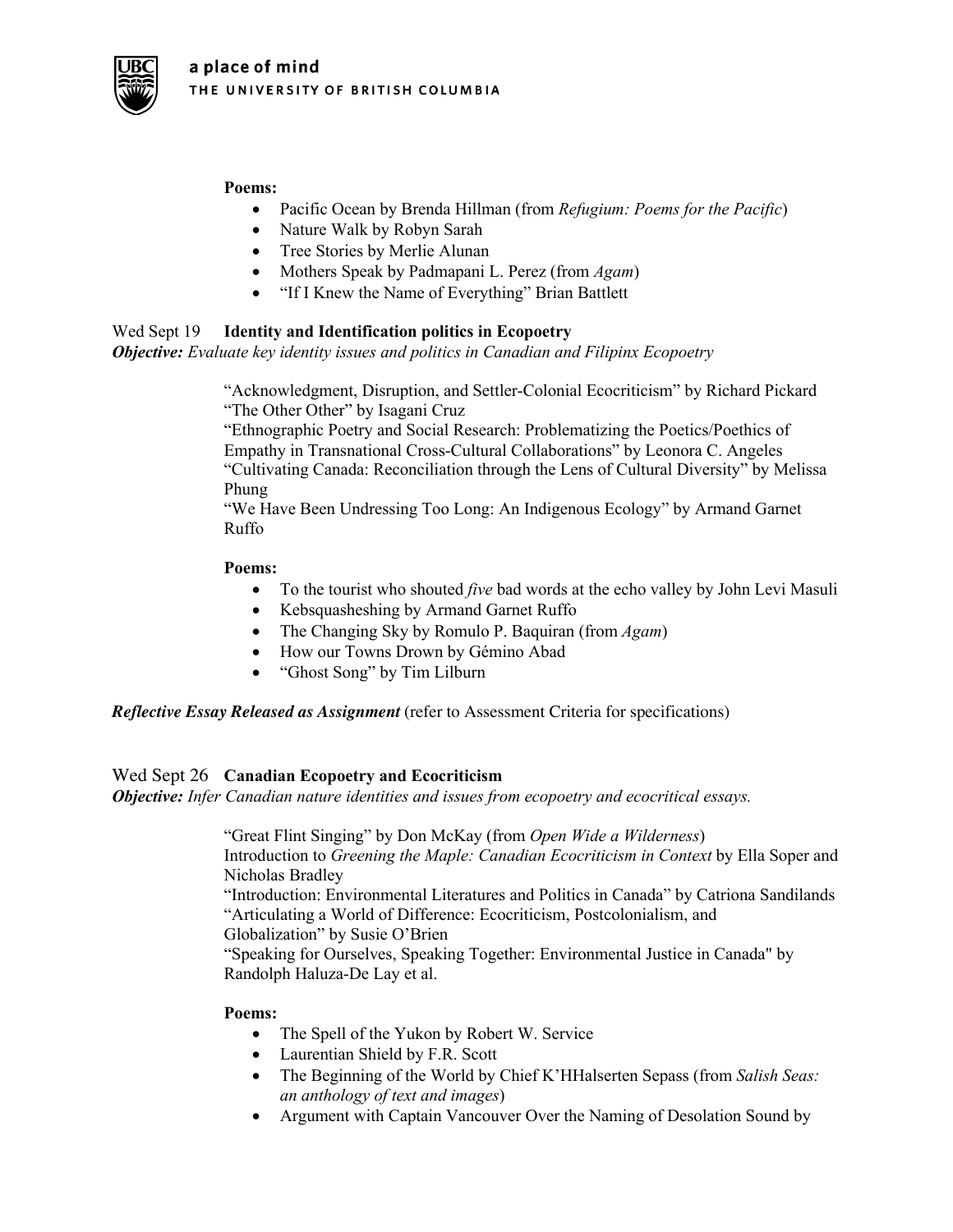

Cynthia Woodman Kerkham (from *Refugium: Poems for the Pacific)*

# Wed Oct 3 **Philippine Ecopoetry and Ecocrticism**

*Objective: Infer Philippine literary identities and issues from ecopoetry and ecocritical essays.*

"Introduction to Southeast Asian Ecocriticism" by John Ryan and Ignasi Ribol "Dismantling Disaster, Death, and Survival in Philippine Ecopoetry" by Rina Garcia Chua "Uran, Uran, Tagantan: Mga Babala sa Pagbabago ng Klima sa Rawitdawit Bikol / Storm Signals: Climate Change on Bikol Poems" by Paz Verdades Santos "Colonialisms Legacy: The Inferiorizing of the Filipino" by Nilda Rimonte "Reconstructing the Wilderness: Finding Identity, Culture and Values in Filipino Children's Literature" by Apple Audrey L. Noda

# **Poems:**

- The Changing Sky by Romulo P. Baquiran, Jr. (from *Agam)*
- How Do You Read the Clouds? by Grade Monte R. De Ramos (from *Agam*)
- Krutsay by Marjorie Evasco
- Hiking Mt. Daraitan by Pat Labitoria
- Breathe (A tonglen) by Rina Angela Corpus

# *Submission of Reflective Essay*

# Wed Oct 10 **Imagining the Global: Transnationalism and Globalization**

*Objective: Synthesize different processes of imagining the local and global in ecocritical texts and essays.* 

"From the Blue Planet to Google Earth: Environmentalism, Ecocriticism, and the Imagination of the Global from Sense of Place/Sense of Planet by Ursula Heise "Articulating a World of Difference: Ecocriticism, Postcolonialsim, and Globalization" by Susie O'Brien "The Perceptual Challenge of Global Environmental Change" and "The Experience of Globality" by Mitchell Thomashow (from *Bringing the Biosphere Home)*

# **Poems:**

- July by Pauline Lacanilao
- The Ecology of Place by Tom Wayman
- Diptych, Not a Selfie by Ramón C. Sunico (from *Agam*)
- Ocean's Edge by Melanie Siebert (from *Refugium*)
- Inheritance by Marjorie Pickthall

# Wed Oct 17 **Midterm: In-Class Essay During Lecture Time**

Wed Oct 24 **Presentation and Production of Draft Critical Introduction** (includes peer review; refer to Assessment Criteria for specifications of the assignment)

# *Start of Student-Led Seminars*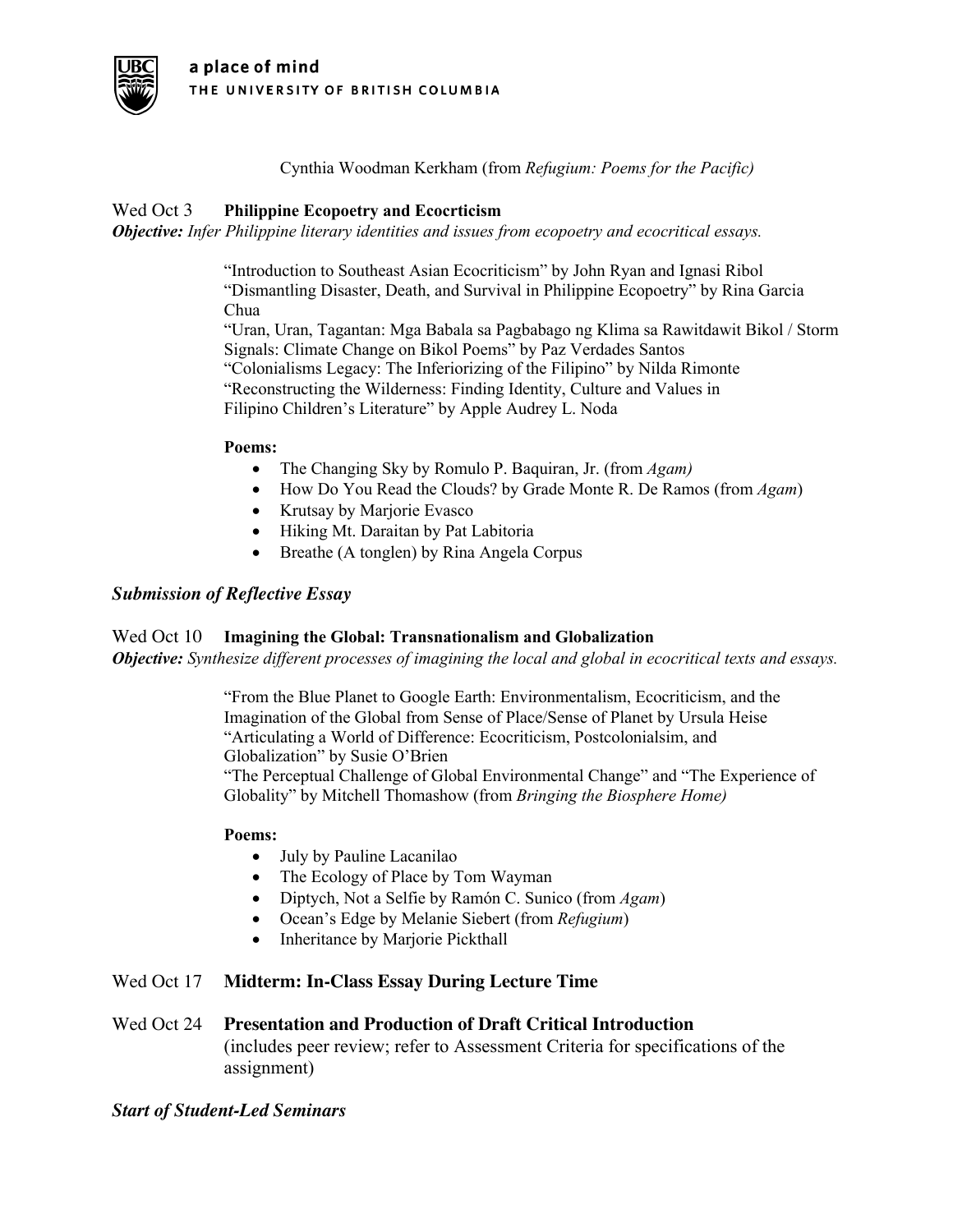

# Wed Oct 31 **Pastoral and Wilderness**

*Objective: Originate the major ideas surrounding ecopoetry on the pastoral and wilderness.* 

"Baler Twine: Thoughts on Ravens, Home and Nature Poetry" by Don McKay "Introduction" to Postcolonial Ecocriticism by Graham Huggan and Helen Tiffin "Place-Based Transience" by Mitchell Thomashow (from *Bringing the Biosphere Home*) "The State of Nature" by Jonathan Bate (from *The Song of the Earth*) "Big about Green": The Ecopoetry of Earle Birney" by Kristina Getz

#### **Poems:**

- Snaring Valley by Christopher Wiseman
- Here be Plastics by Fidelito Cortes
- David by Earle Birney
- The Water I Love is a Stranger by Genevieve L. Asenjo
- The West Strangled Sea by Makayla Curtis (from *Refugium*)

# Wed Nov 7 **Animal/Species**

*Objective: Propose a possible framework for animal studies in Canadian and Filipinx ecopoetry.* 

"Animal Bodies, Colonial Subjects: (Re)Locating Animality in Decolonial Thought" by Billy-Ray Belcourt

"Christianity, Cannibalism, and Carnivory" by Graham Huggan and Helen Tiffin from *Postcolonial Ecocriticism*

"Foucault and Critical Animal Studies: Genealogies of Agricultural Power" by Chloë Taylor

"Introduction: animality and ecocriticism" by Scott Slovic

# **Poems:**

- Mudfish by Marjorie Evasco
- Coyote Pup Meets the Crazy People in Kootenay National Park by David Zieroth
- Spiders by Kristine Ong Muslim
- The Death of the Bear by Rona Murray
- Wolf by Patrick Lane (from *Refugium*)

# Fri Nov 9 **Midterm Break**

# Wed Nov 14 **Disaster and Trauma**

*Objective: Appraise different modes of disaster, trauma, and survival as expressed in selected ecopoetry and ecocritical essays.* 

> "Filipino Ecological Imagination: Typhoon Yolanda, Climate Change, and Imperialism in Philippine Poetry and Prose" by Jeffrey Santa Ana (in *Southeast Asian Ecocriticism*) "Salba Istorya/Salba Buhay: Save Story/Save Life: Collaborative Storying in the Wake of Typhoons" by Merlinda Bobis

"Land Speaking" by Jeannette C. Armstrong

"Matters of Poetics and Resiliency in Daphne Marlatt's *Steveston*" by Lisa Szabo-Jones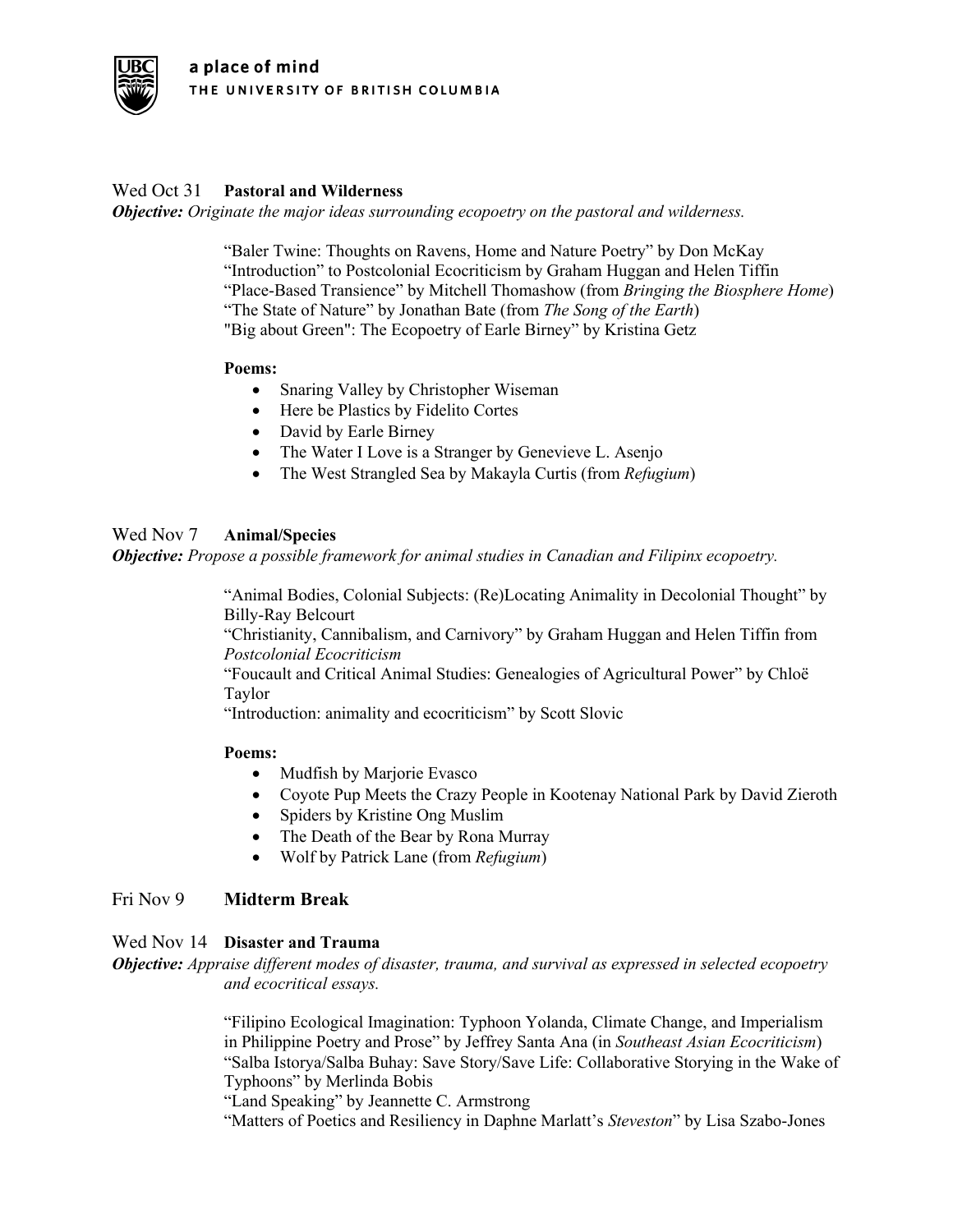

"The Deaths of Settler Colonialism: Extinction as a Metaphor of Decolonization in Contemporary Settler Literature" by Hamish Dalley

# **Poems:**

- Ghost Song by Tim Lilburn
- Lake Selby by Irving Layton
- The Vanishing by Ian Rosales Casocot
- Two Ships by Ralph Semino Galan
- The Cheerful Woman's Rainbow Skirt by Joel Saracho

# Wed Nov 21 **Environmental Justice**

*Objective: Criticize the different manifestations of environmental justice in select ecopoetry.* 

"Slow Violence, Gender, and the Environmentalism of the Poor" from Rob Nixon's *Slow Violence*

"Toxic Bodies, Corporate Poisons: Local Risks and Global Systems" from Ursula Heise's *Sense of Place / Sense of Planet*

"Futures: The Earth" from Greg Garrard's *Ecocritcism*

"Principles of Environmental Justice from the First National People of Color Environmental Leadership Summit" from *Ghost Fishing*

# **Poems:**

- Numbers by Yvonne M. Esperas
- Dragging Bottom by Harry Thurston
- A Massing Dying Off by Camille T. Dungy
- The seamstress waits for her daughter to come home by Firie Jill T. Ramos
- Vigil by Sue Goyette

# Mon Nov 26 **Film Showing**

*Objective: Assess another variety of responses towards environmental issues via other mediums that may also be related to ecopoetry, transnationalism, and anthologizing.* 

> Red, Mikhail, director. *Birdshot*. Tuko Film Productions, 2016. Matthew, Jackson, director. *Uprivers,* 2018. (http://artchangeinc.org/uprivers/)

# Wed Nov 28 **Final Exam Presentation of Curated Anthologies: A Discourse on the Common Activity of Anthologizing**

*Objective: Present the curated final project of an anthology and evaluate each others' processes in creating the final project.* 

Last Day of Classes: Friday Nov 30

# **A Clean, Safe Workspace**

Students are expected to clean up everything they have used before leaving the workspace. This includes all spaces used by the Faculty of Creative and Critical Studies. If you do not do this, you will receive one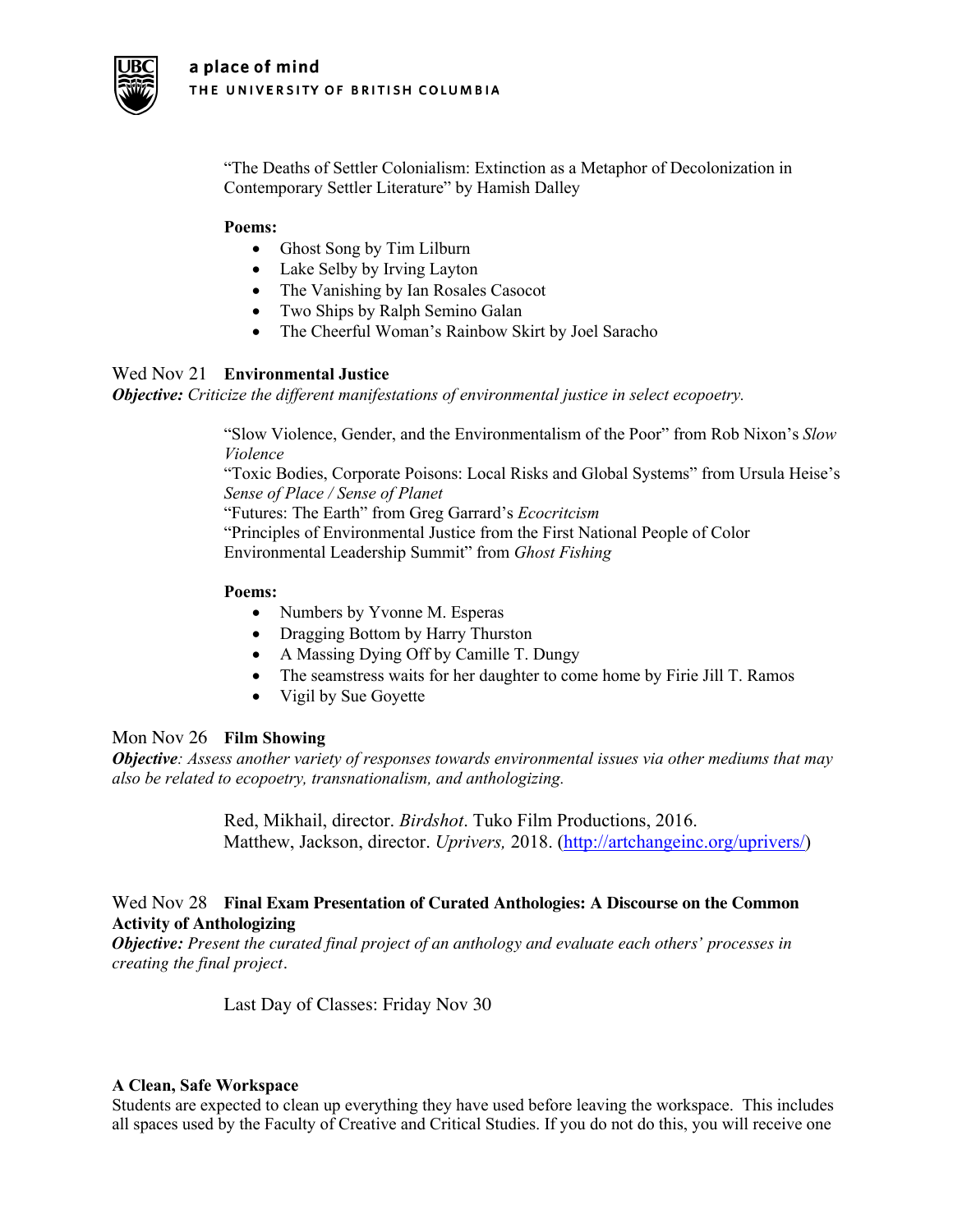

warning. If the problem persists there will be a penalty and privileges such as Salto access and/or the use of equipment may be revoked for a period of time determined by the Head. The purpose of this policy is to ensure that all students can work in a space that is clean and tidy.

# **Final Examinations:**

The examination period for Term 1 of Winter 2018 is December 3 to 17 inclusive. Except in the case of examination clashes and hardships (three or more formal examinations scheduled within a 24-hour period) or unforeseen events, students will be permitted to apply for out-of-time final examinations only if they are representing the University, the province, or the country in a competition or performance; serving in the Canadian military; observing a religious rite; working to support themselves or their family; or caring for a family member. Unforeseen events include (but may not be limited to) the following: ill health or other personal challenges that arise during a term and changes in the requirements of an ongoing job.

Further information on Academic Concession can be found under Policies and Regulation in the *Okanagan Academic Calendar* http://www.calendar.ubc.ca/okanagan/index.cfm?tree=3,48,0,0 .

# **Aboriginal Programs and services**

The primary goal of the Aboriginal Programs and Services is to provide culturally appropriate services and support to First Nation, Metis and Inuit students. **UNC 212**

http://students.ok.ubc.ca/aboriginal/welcome.html

# **International Program and Services**

International Program and services (IPS) provides advising, transition services and programs for international students, and IPS works to foster an intercultural campus community where differences are embraced and respected and adapting is multidirectional. **UNC 227**

http://students.ok.ubc.ca/international/welcome.html

#### **Food Insecurity**

Any student who has difficulty affording groceries or accessing sufficient food to eat every day, or who lacks a safe and stable place to live, and believes this may affect their performance in the course, is urged to contact me and/or the Student Union (UBCSUO) so that assistance can be offered to help you find the resources that you need. The UBCO Food Exchange, a program that accepts donations of non-perishable (and some perishable) foods and makes them available to those who need them for free on campus, is at the third floor of the University Centre, beside the Health and Wellness Centre.

#### **Academic Integrity:**

The academic enterprise is founded on honesty, civility, and integrity. As members of this enterprise, all students are expected to know, understand, and follow the codes of conduct regarding academic integrity. At the most basic level, this means submitting only original work done by you and acknowledging all sources of information or ideas and attributing them to others as required. **PLAGIARISM WILL NOT BE TOLERATED.** This also means you should not cheat, copy, or mislead others about what is your work. Violations of academic integrity (i.e., misconduct) lead to the breakdown of the academic enterprise, and therefore serious consequences arise and harsh sanctions are imposed. For example, incidences of plagiarism or cheating may result in a mark of zero on the